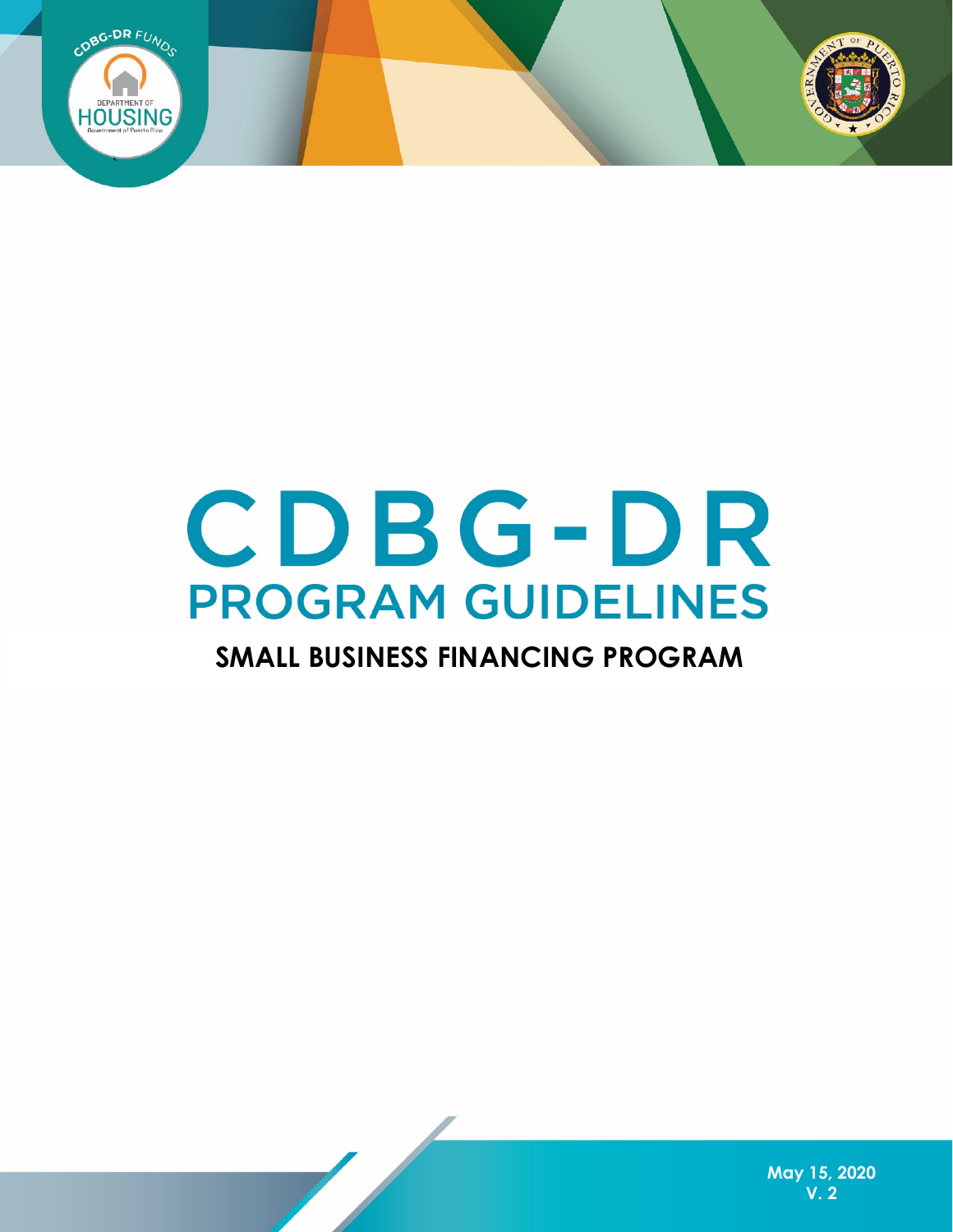CDBG-DR Program Guidelines Small Business Financing Program May 15, 2020 (V. 2) Page 2 / 31

**This page was intentionally left blank.**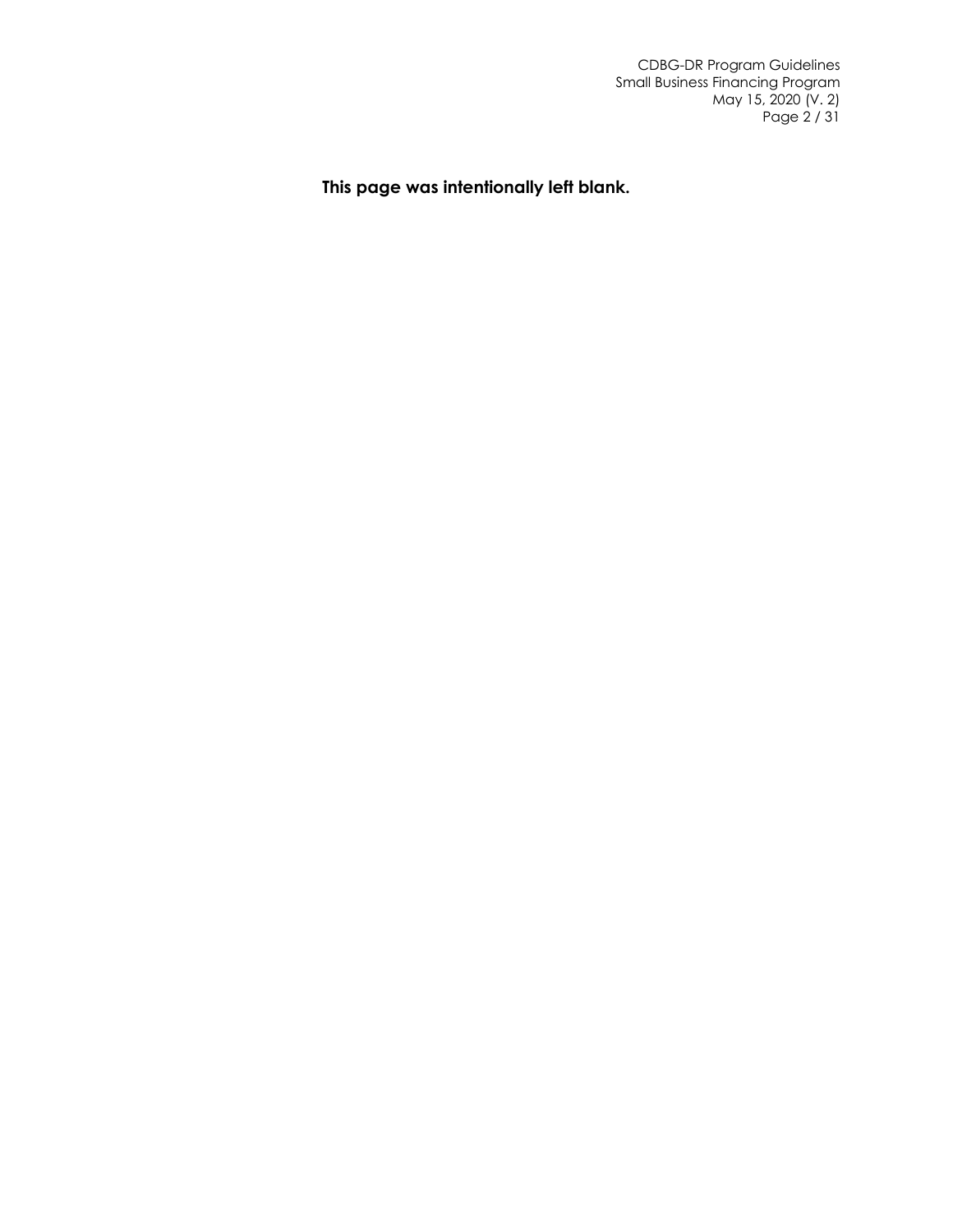CDBG-DR Program Guidelines Small Business Financing Program May 15, 2020 (V. 2) Page 3 / 31

#### PUERTO RICO DEPARTMENT OF HOUSING CDBG-DR PROGRAM GUIDELINES **SMALL BUSINESS FINANCING PROGRAM** VERSION CONTROL

**VERSION NUMBER DATE REVISED DESCRIPTION OF REVISIONS** 1 March 12, 2020 Original version 2 May 15 2020 **Edits were made throughout the document. For convenience and ease of reference, all edits are marked in gray.[1](#page-2-0)**

 $\overline{a}$ 

<span id="page-2-0"></span><sup>1</sup> Removed: mention of loans throughout the Guideline, as a portion of this Program has been removed in Action Plan Amendment 4 published for public comment on March 31, 2020; and description of DDEC's role in the Program, as DDEC has been removed as a partner agency for this program in Action Plan Amendment 4 published for public comment on March 31, 2020.

Clarified: eligibility criteria to include businesses started after Hurricanes Irma or María; so long as business has a demonstrated tie-back to the disaster; award calculation to outline considerations for businesses with unmet need in excess of program award cap; working capital award calculation to include consideration for businesses started after the storm(s).

Added content on: web application; duplication of benefits considerations for cancelled and declined SBA loans; requirements and applicant responsibilities associated with acceptance of a recovery grant award under SBF; exacerbated business impacts; policy for handling non-responsive applicants; and policy for voluntary withdrawal from SBF Program.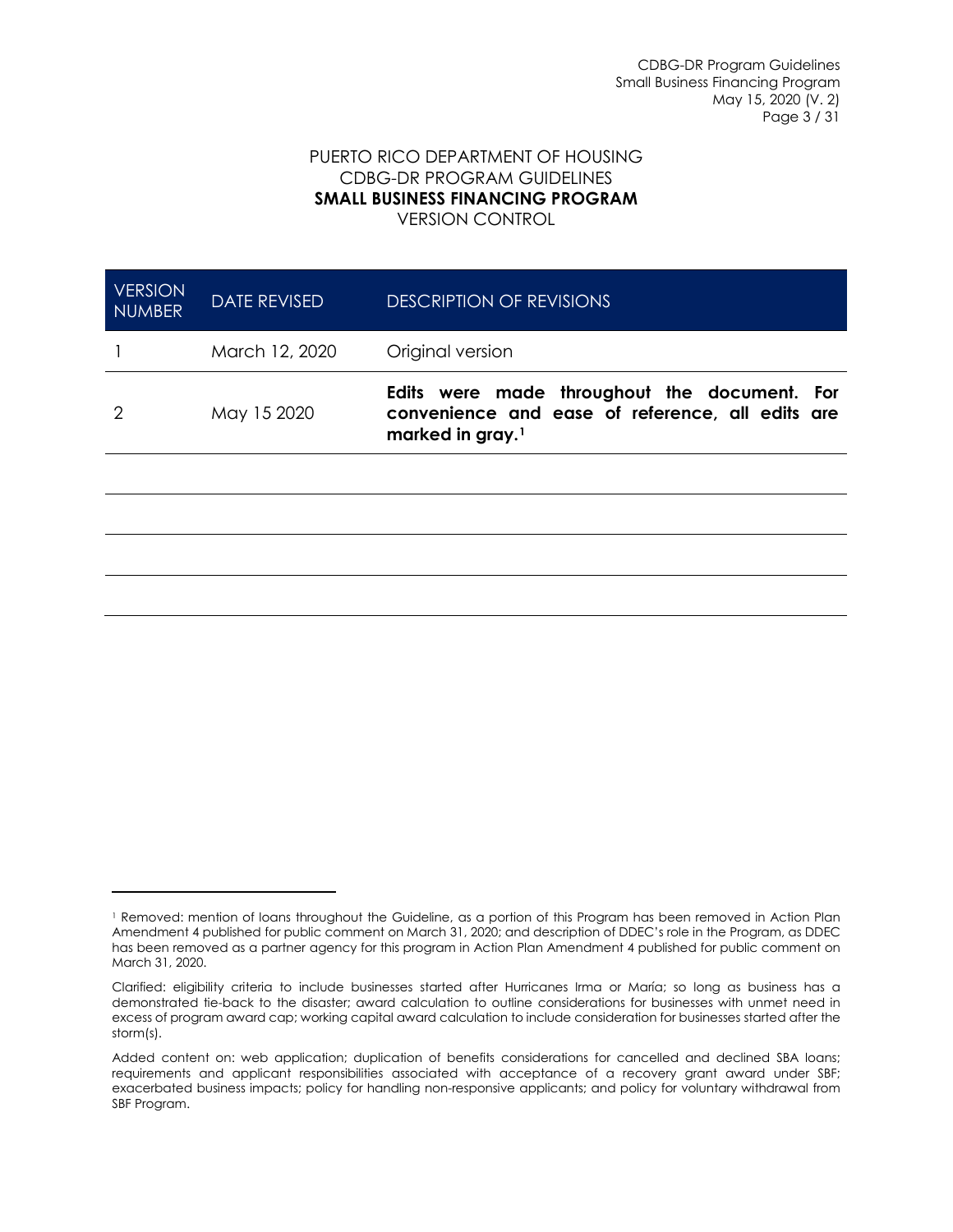## **Table of Contents**

| ı           |      |  |  |  |  |
|-------------|------|--|--|--|--|
| $\mathbf 2$ |      |  |  |  |  |
| 3           |      |  |  |  |  |
| 4           |      |  |  |  |  |
| 4.1         |      |  |  |  |  |
| 5           |      |  |  |  |  |
| 6           |      |  |  |  |  |
| 6.1         |      |  |  |  |  |
| 7           |      |  |  |  |  |
| 7.1         |      |  |  |  |  |
| 7.2         |      |  |  |  |  |
| 8           |      |  |  |  |  |
| 8.1         |      |  |  |  |  |
| 8.2         |      |  |  |  |  |
| 9           |      |  |  |  |  |
| 9.1         |      |  |  |  |  |
| 9.2         |      |  |  |  |  |
| 10          |      |  |  |  |  |
|             | 10.1 |  |  |  |  |
| 11          |      |  |  |  |  |
|             | 11.1 |  |  |  |  |
|             | 11.2 |  |  |  |  |
|             |      |  |  |  |  |
|             | 12.1 |  |  |  |  |
|             | 12.2 |  |  |  |  |
|             | 12.3 |  |  |  |  |
|             | 12.4 |  |  |  |  |
|             | 12.5 |  |  |  |  |
| 13          |      |  |  |  |  |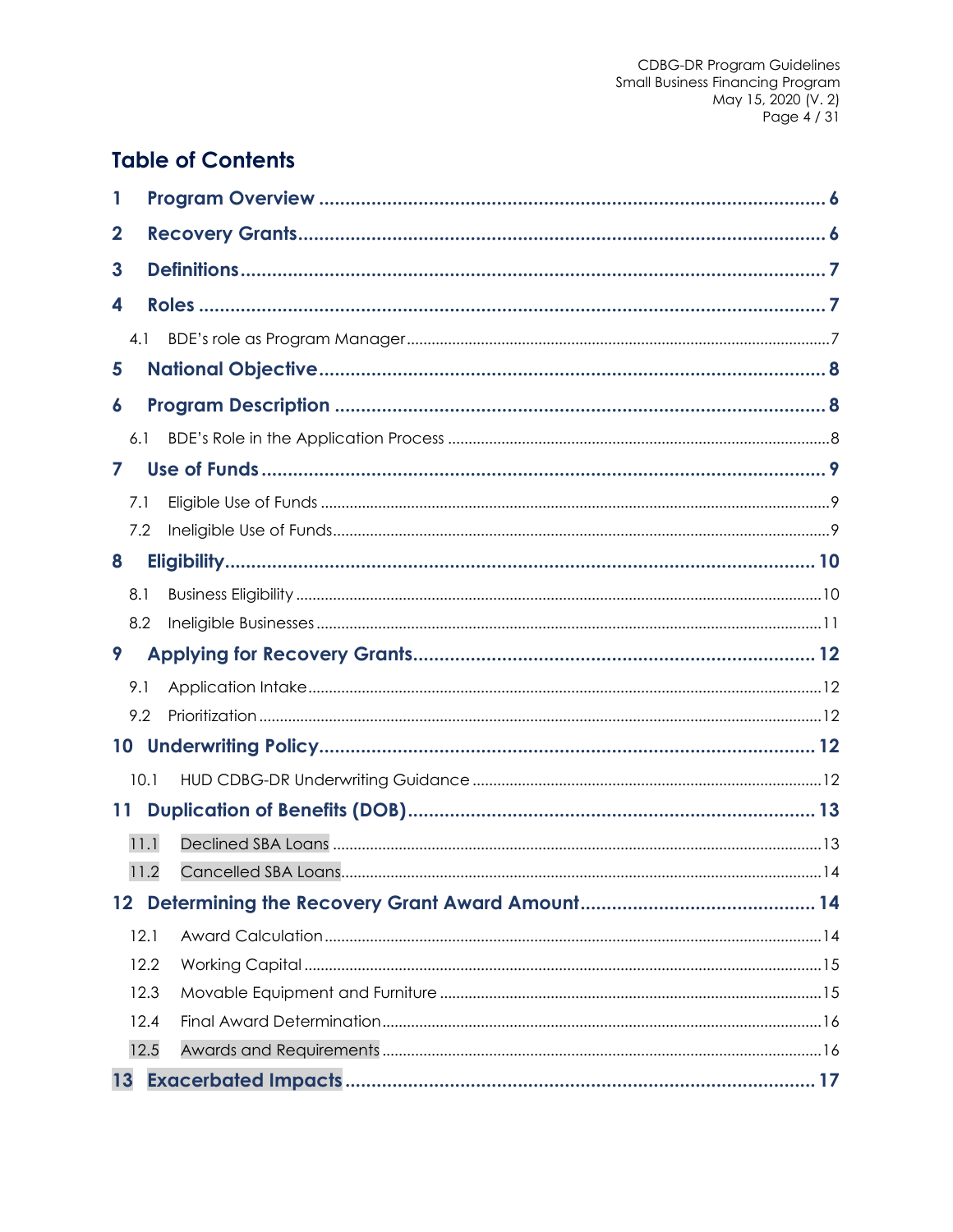|      | 14.1  |                                                               |  |  |  |  |
|------|-------|---------------------------------------------------------------|--|--|--|--|
|      | 14.2  |                                                               |  |  |  |  |
|      | 14.3  |                                                               |  |  |  |  |
|      | 14.4  |                                                               |  |  |  |  |
| 15   |       |                                                               |  |  |  |  |
| 16   |       |                                                               |  |  |  |  |
| 17   |       |                                                               |  |  |  |  |
| 18   |       |                                                               |  |  |  |  |
| 19   |       |                                                               |  |  |  |  |
| 20   |       |                                                               |  |  |  |  |
|      |       |                                                               |  |  |  |  |
| 21   |       | Program-Based Reconsideration and/or Administrative Review 24 |  |  |  |  |
| 21.1 |       |                                                               |  |  |  |  |
|      | 21.2  |                                                               |  |  |  |  |
|      |       |                                                               |  |  |  |  |
| 22.1 |       |                                                               |  |  |  |  |
|      | 22.2  |                                                               |  |  |  |  |
|      | 22.3  |                                                               |  |  |  |  |
|      | 22.4  |                                                               |  |  |  |  |
|      | 22.5  |                                                               |  |  |  |  |
|      | 22.6  |                                                               |  |  |  |  |
|      | 22.7  |                                                               |  |  |  |  |
|      | 22.8  |                                                               |  |  |  |  |
|      | 22.9  |                                                               |  |  |  |  |
|      | 22.10 |                                                               |  |  |  |  |
|      | 22.11 |                                                               |  |  |  |  |
|      | 22.12 |                                                               |  |  |  |  |
|      | 22.13 |                                                               |  |  |  |  |
|      | 22.14 |                                                               |  |  |  |  |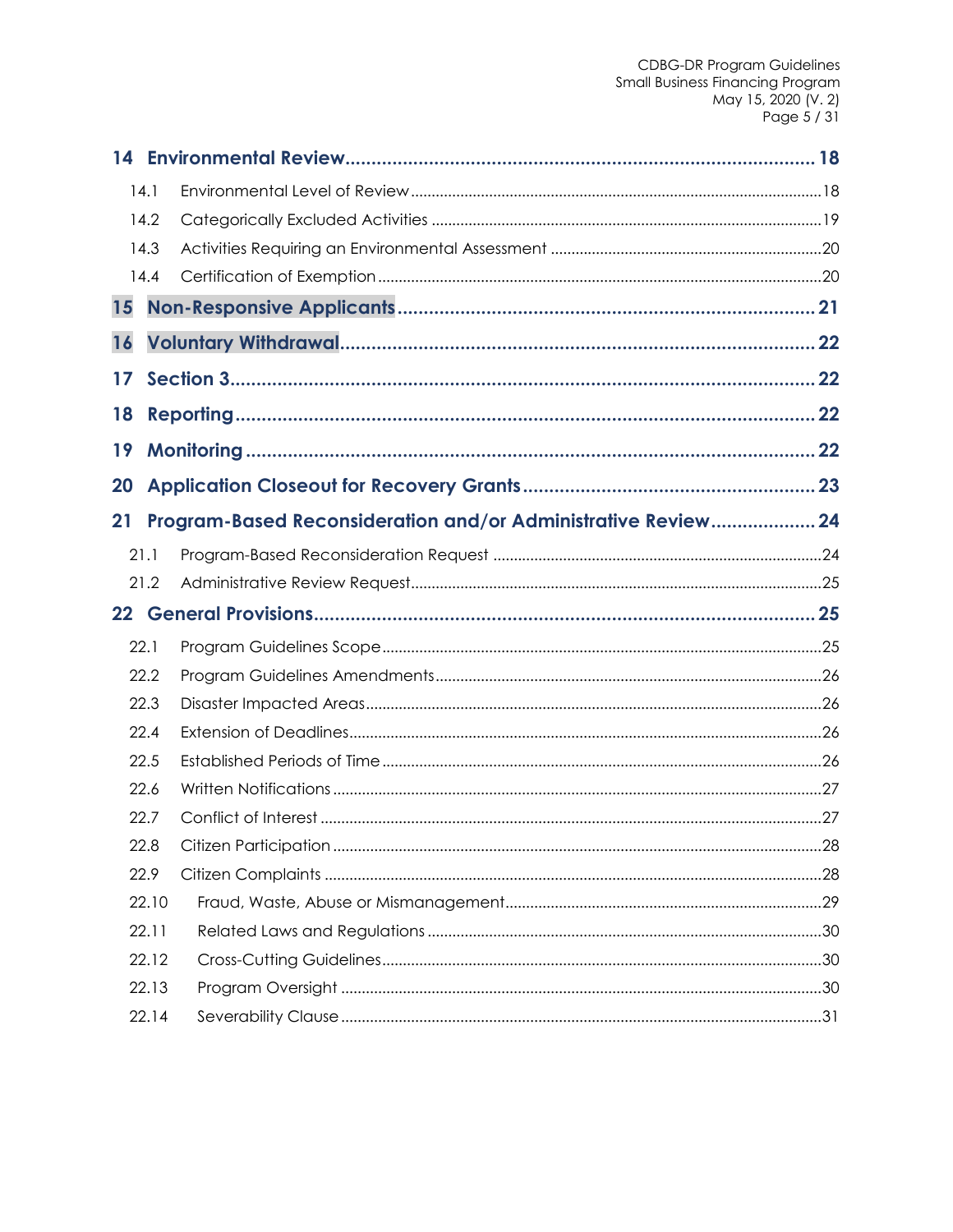## <span id="page-5-0"></span>**1 Program Overview**

Damage from Hurricanes Irma and María (hereinafter collectively referred to as, the **Hurricanes**) impacted and disrupted small businesses across the Island. The impact to an already declining economy caused small businesses, including microenterprises, to have even less access to critical capital necessary to support the recovery and growth of the small business sector in order to create and retain jobs. As the administering entity of the Community Development Block Grant - Disaster Recovery (**CDBG-DR**) funding through the United States Department of Housing and Urban Development (**HUD**), the Puerto Rico Department of Housing (**PRDOH**) will provide funding to these businesses through the Small Business Financing Program (**SBF Program** or **Program**). Puerto Rico's vision for success with the SBF, both during and after the service delivery, is to:

- Provide grants that implement economic recovery.
- Help retain and expand employment of low- and moderate-income (LMI) persons which is defined as persons who are eighty percent (80%) of Area Median Family Income (AMFI) or below according to HUD Modified Income Limits for CDBG-DR Puerto Rico)[.2](#page-5-2)
- Promote job creation and retention through the recovery and growth of businesses damaged and/or disrupted by the hurricanes, and the growth of startup businesses established after the hurricanes.
- Provide technical assistance to help small business graduate to more traditional banking relationships with financial institutions.
- Leverage CDBG-DR funds to attract private capital to serve financing needs of small business.

This Program has been allocated a total of two hundred twenty-five million dollars (\$225,000,000) in the Puerto Rico CDBG-DR Action Plan, as amended; amount that is subject to change with subsequent amendments. Program funding will support small business and microenterprise recovery through the initial funding of a Recovery Grant up to a maximum of fifty thousand dollars (\$50,000) to cover working capital and moveable equipment.

## <span id="page-5-1"></span>**2 Recovery Grants**

The Recovery Grant offered by the SBF Program is intended to help microenterprises and/or small businesses re-start operations and/or invest in growth opportunities in the wake of the hurricanes by providing grants for working capital, and non-affixed equipment. The amount of the grant and the timing of the draws will be determined by the underwriting process. Some businesses may be required to draw on the grant up to three (3) increments, based on risk assessments and other underwriting determinations. The Program will initiate with the Recovery Grant as initial service offerings. Small

<span id="page-5-2"></span> <sup>2</sup> These limits vary annually. See 2019 CDBG-DR income limits for Puerto Rico here: [https://www.hudexchange.info/resources/documents/2019-Puerto-Rico-Income-Limits.pdf.](https://www.hudexchange.info/resources/documents/2019-Puerto-Rico-Income-Limits.pdf)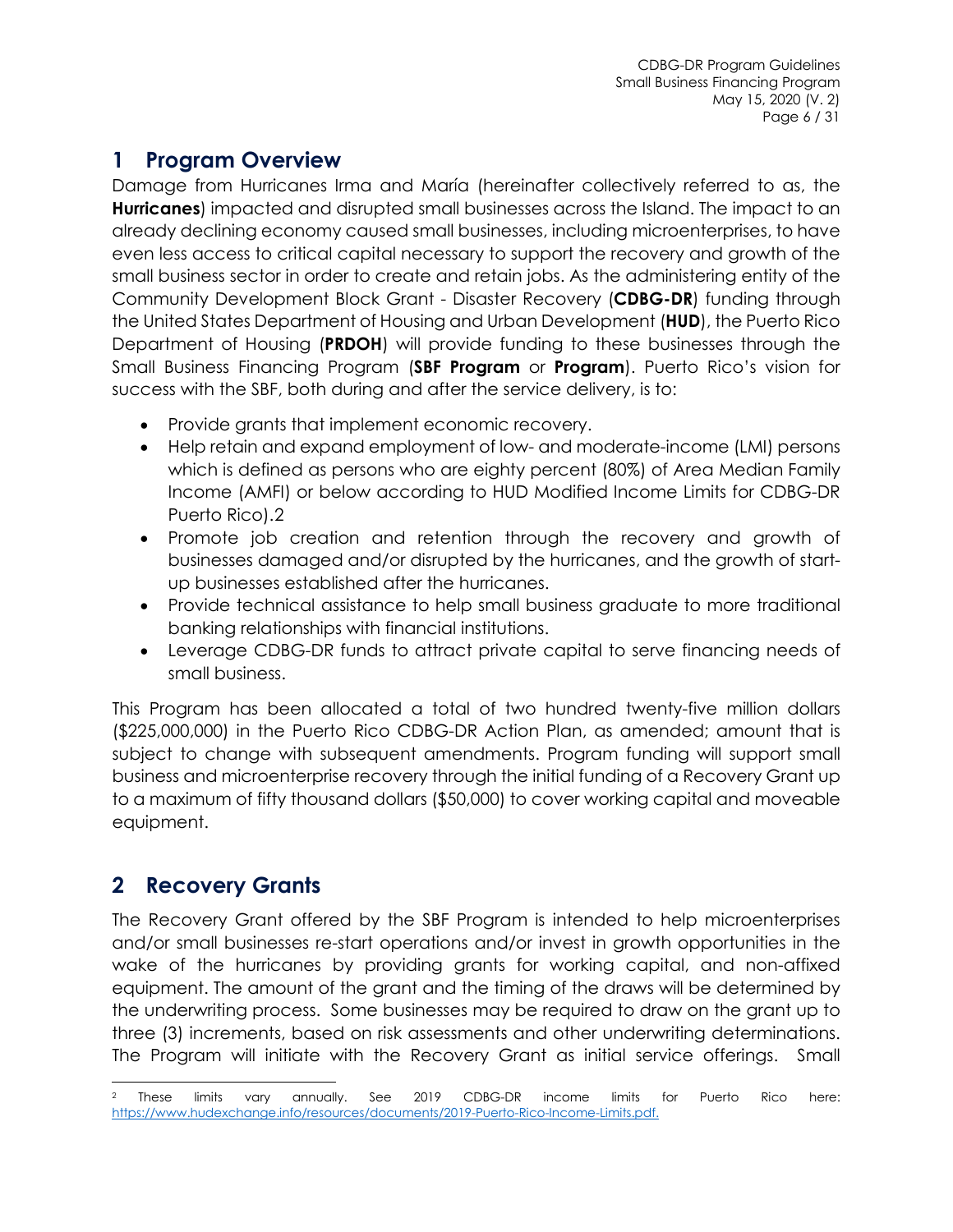businesses and microenterprises on the Island are eligible to apply for the Recovery Grants, provided they can show evidence of:

- Hurricane-related damage and/or disruption; and
- An unmet need for recovery and growth

## <span id="page-6-0"></span>**3 Definitions**

• **Business Applicant** – A business entity that has applied to the Program for assistance through one of the available grant programs.

**Movable Equipment** – equipment not built-in, fixed, or attached to the building.

- **Microenterprise** For purposes of the CDBG-DR Program, a microenterprise is a business that has five (5) or fewer employees, one or more of whom owns the business. This includes a self-employed individual.[3](#page-6-3)
- **Small Business** For the purpose of this Program, a business is considered a small business when it is composed of seventy-five (75) employees or less[.4](#page-6-4)
- **Working Capital** funds used to finance typical operating expenses necessary to support the production of goods and services provided by the business.

## <span id="page-6-1"></span>**4 Roles**

 $\overline{a}$ 

The following roles will be involved in the delivery of the Recovery Grant offered by the SBF Program:

#### <span id="page-6-2"></span>**4.1 BDE's role as Program Manager**

The Economic Development Bank of Puerto Rico (BDE, for its Spanish acronym) will provide production and compliance management and serve as the Recovery Grant underwriter, administrator and servicer through a subrecipient agreement (SRA) with PRDOH. In this role, BDE will manage all major aspects of the Program including, but not limited to:

- Developing and implement program policies, procedures, and protocols;
- Conduct CDBG-DR compliance reviews;
- Conduct intake and eligibility reviews;
- Implement financial management and compliance reporting;
- Conduct underwriting review and award calculation;

<span id="page-6-3"></span><sup>3</sup> Per 24 C.F.R. § 570.3, the definition of microenterprise for CDBG-DR funds adheres to the meaning provided in section 102(a) (22) of the Housing and Community Development Act.

<span id="page-6-4"></span><sup>4</sup> Based on the results of an economic sector trend analysis conducted by the Federal Reserve Bank of New York after Hurricanes Irma and María, PRDOH understands that the effect of the Hurricanes was more significant for smaller businesses with fewer employees. For further information, refer to [https://www.newyorkfed.org/medialibrary/media/outreach-and](https://www.newyorkfed.org/medialibrary/media/outreach-and-education/puerto-rico/2018/PRSBS-2018-SectorTrends.pdf)[education/puerto-rico/2018/PRSBS-2018-SectorTrends.pdf\)](https://www.newyorkfed.org/medialibrary/media/outreach-and-education/puerto-rico/2018/PRSBS-2018-SectorTrends.pdf)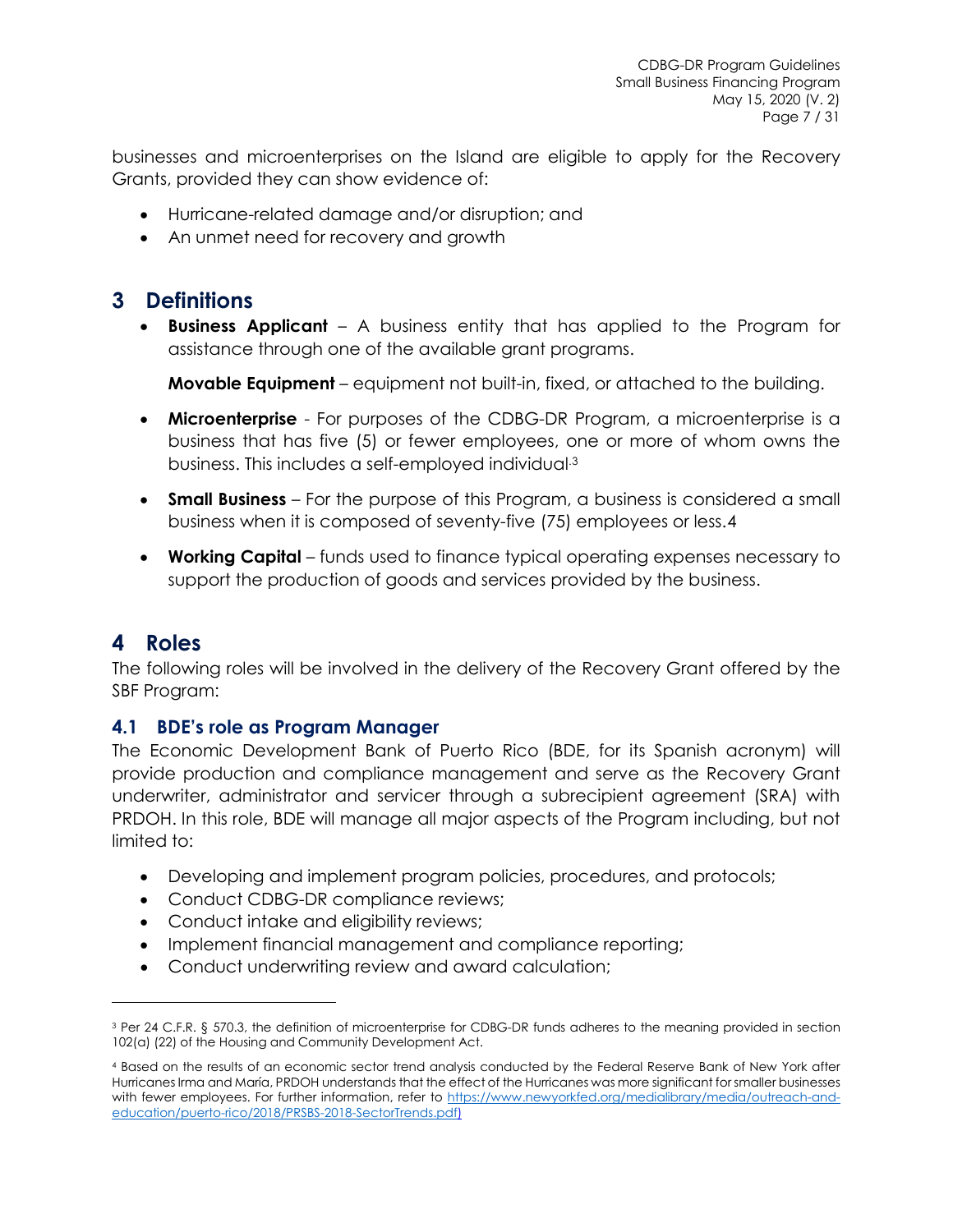- Conduct applicant and client issue resolution;
- Prepare grant agreements and related documents;
- Prepare and submit draw requests; and
- Maintain accurate records and documentation.

## <span id="page-7-0"></span>**5 National Objective**

All CDBG-DR-funded activities must meet at least one (1) of the three (3) HUD national objectives defined in the authorizing statute of the CDBG Program at 104(b)(3) of the Housing and Community Development Act of 1974 (HCDA), as amended, 42 U.S.C. § 5305. It is anticipated that projects funded through the SBF Program will meet one of the following national objectives:

- Benefit to low- and moderate-income persons (LMI)
- LMI Job Creation/Retention 24 C.F.R.  $\S$  570.483 (b)(4);
- LMI Area Benefit 24 C.F.R.  $\S$  570.483(b)(1);
- LMI Limited Clientele (microenterprises) 24 C.F.R. § 570.483(b)(2);
- Urgent Need 24 C.F.R. § 570.483(d)
- Prevention or Elimination of Slums or Blight (SB)

PRDOH has set a minimum goal to expend thirty percent (30%) of SBF Program funds on projects that result in a benefit to LMI individuals or that demonstrably serve LMI areas.

## <span id="page-7-1"></span>**6 Program Description**

The total allocation for the SBF Program is two hundred twenty-five million dollars (\$225,000,000) but is subject to change with additional CDBG-DR Action Plan Amendments. These Program Guidelines address only the requirements for the Recovery Grant offered by the SBF Program.

The SBF Recovery Grants will assist eligible Puerto Rico owned and operated microenterprises and small businesses to help restart operations. The amount of the grant and timing of draws will be based on the determination of unmet need and eligible expenses as assessed in a business's Application to the Program.

#### <span id="page-7-2"></span>**6.1 BDE's Role in the Application Process**

When available, eligible Business Applicants may apply for the Recovery Grant. This process will be conducted in coordination with BDE, who will help Business Applicants identify the type of assistance that best serves their unmet business recovery and growth needs. BDE will offer technical assistance and guidance during the intake and application process as well.

As underwriter, administrator and servicer, BDE will underwrite applications for the SBF Program based on: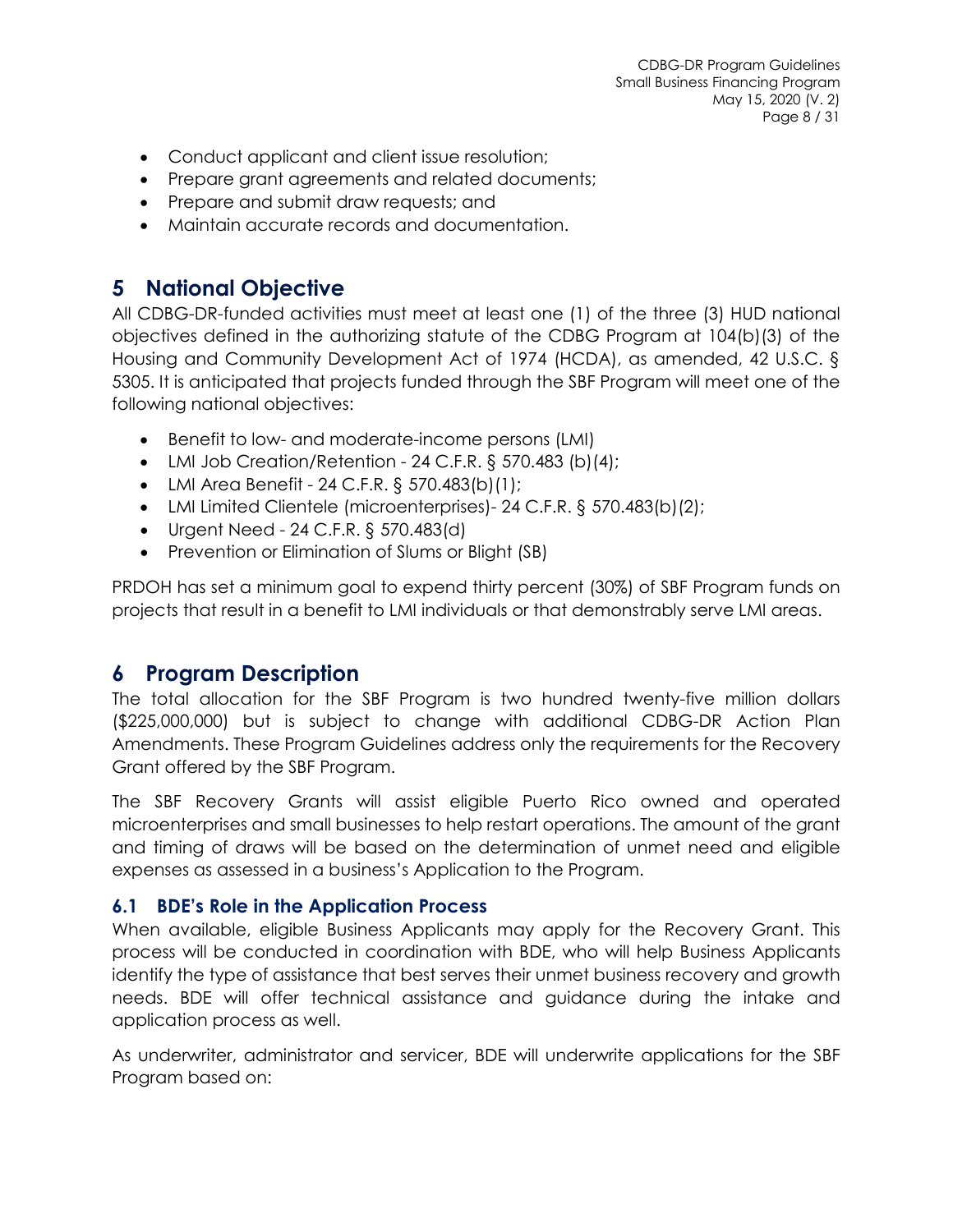- CDBG-DR Economic Development underwriting criteria as specified in the CDBG-DR Notice with a focus on unmet need;
- CDBG-DR and Puerto Rico compliance requirements.

## <span id="page-8-0"></span>**7 Use of Funds**

All grant projects must comply with the following eligible activities as permitted under the Housing and Community Development Act of 1974, as amended, (42 U.S.C. § 5301, et seq.):

- Section 105(a)(14) assistance to public or private nonprofit entities (42 U.S.C.  $\S$ 5305(a)(14);
- Section 105(a)(15) assistance to neighborhood-based nonprofit organizations, local development corporations, and nonprofit organization (42 U.S.C. § 5305(a)(15);
- Section 105(a)(17), economic development assistance that creates or retains jobs (42 U.S.C. § 5305(a)(17); and/or
- Section 105(a) (22) assistance to microenterprises (42 U.S.C. § 5305(a) (22).

#### <span id="page-8-1"></span>**7.1 Eligible Use of Funds**

Eligible uses of funds<sup>[5](#page-8-3)</sup> for the SBF Recovery Grant awards include:

- Up to six (6) months of documented working capital expenses, including: inventory;
- Monthly office and/or business facility mortgage or rent;
- Monthly non-owner wages and related benefits;
- Monthly utilities (water, electricity, gas, cable, phone, internet); and
- Equipment that is not affixed to real property (subject to Categorically Excluded activities not subject to § 58.5 (24 C.F.R. § 58.35(b)) and is necessary for the recovery of the business.

## <span id="page-8-2"></span>**7.2 Ineligible Use of Funds**

 $\overline{a}$ 

SBF Recovery Grant funds do not cover the following items:

- Reimbursement of expenses incurred in the business prior to the date of submission of the Application for CDBG-DR funds;
- Acquisition of real property;
- Construction or construction-related activities, including purchase of fixtures or equipment that require construction-related installation;
- Refinance of existing debt and/or principal and interest payments on any other debt;

<span id="page-8-3"></span><sup>5</sup> Categorically Excluded from NEPA and not subject to the related authorities listed in 24 C.F.R. § 50.4 and 58.5, unless Extraordinary Circumstances apply pursuant to 24 C.F.R. § 50.19(a) or 58.35(c).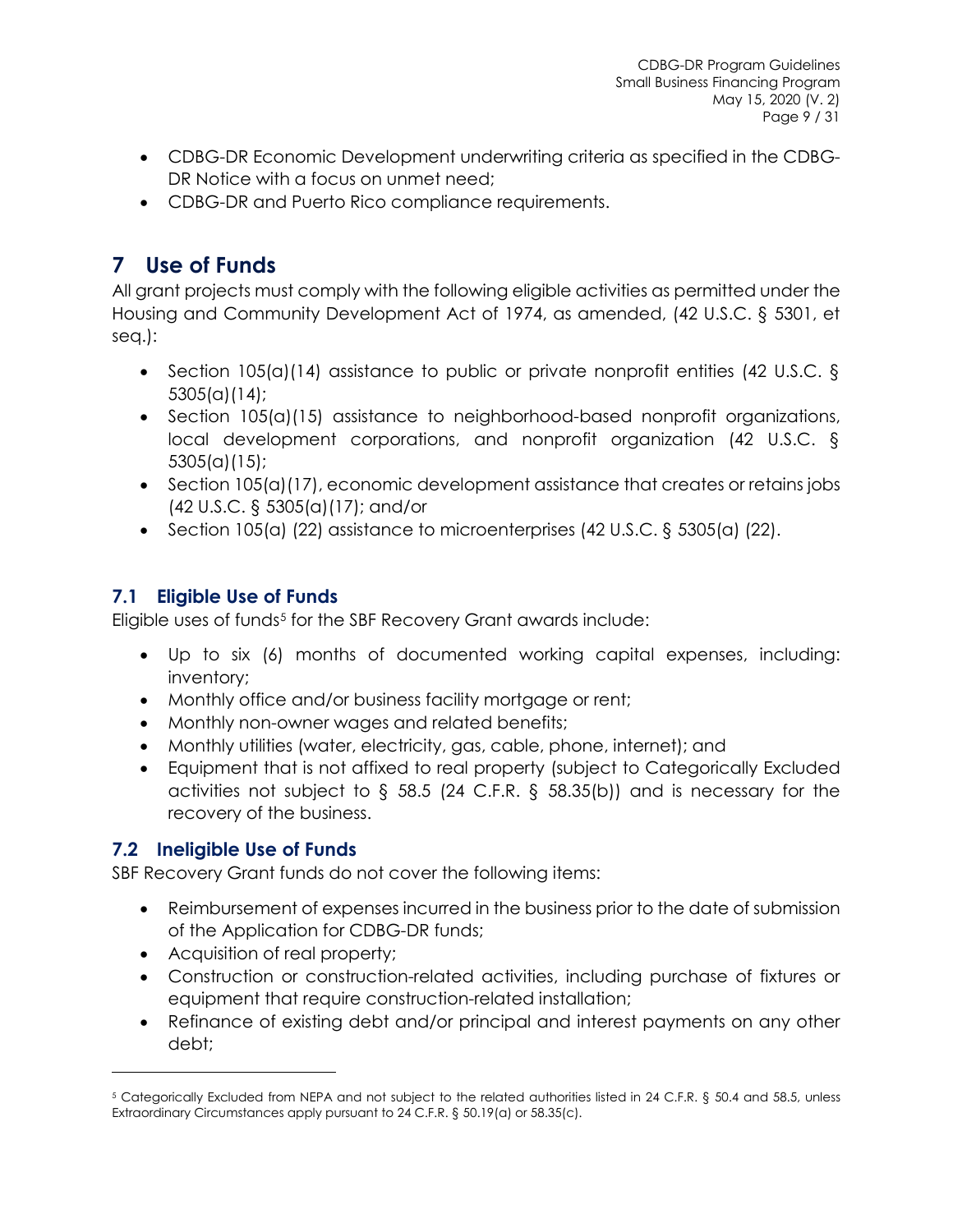- Political or religious activities;
- Replacement of lost business revenue;
- Buying out a stockholder or equity holder in a business;
- Buying out or reimbursing a family member;
- Investments in instruments or investments for the sole purpose of return on investments;
- Payment of tax arrearages, governmental fines or penalties;
- Expenses for which private philanthropy, The National Flood Insurance Program (NFIP) or small businesses with private flood insurance, other insurance, state or federal benefits have been or will be paid or financial assistance that has been approved or provided by federal, state, or other sources considered to be duplicative of CDBG-DR funds; and
- Replacement of non-commercial vehicles.

## <span id="page-9-0"></span>**8 Eligibility**

 $\overline{a}$ 

#### <span id="page-9-1"></span>**8.1 Business Eligibility**

Business Applicants must provide evidence of unmet needs due to the impact of Hurricanes Irma and/or María. Re-starting for-profit businesses and non-profit organizations may apply.

For existing and re-starting businesses, eligibility requirements include, but are not limited to, the following:

- Must be a Small Business or Microenterprise as defined by having no more than seventy-five (75) full-time equivalent employees<sup>6</sup>;
- Business must be located in Puerto Rico and registered to do business in Puerto Rico (non-profits will be evaluated for eligibility based on the earned-income portion of operations;
- Business must have been in operation at the time of the Hurricane(s) and must have been open on or before September 6, 2017 for Hurricane Irma and on or before September 20, 2017 for Hurricane María and:
	- o are still open and operating; or
	- o are planning to re-open and operate the same business; or
	- o have opened after September 20m 2017 as a different business due to Hurricanes Irma and/or María, but before launch of the SBF Program on March 25, 2020.
- Business must show evidence of direct impact by the Hurricane(s), as demonstrated by a documented financial **or** physical loss. It is not required that businesses demonstrate financial **and** physical loss. The assessed physical

<span id="page-9-2"></span><sup>6</sup> Businesses need not be corporations to participate in SBF. Businesses types may include, but are not limited to, non-profits, limited liability corporations (LLC); limited liability partnerships (LLP); sole proprietorships; "doing business as" (DBA); partnership; corporation; S-Corporation.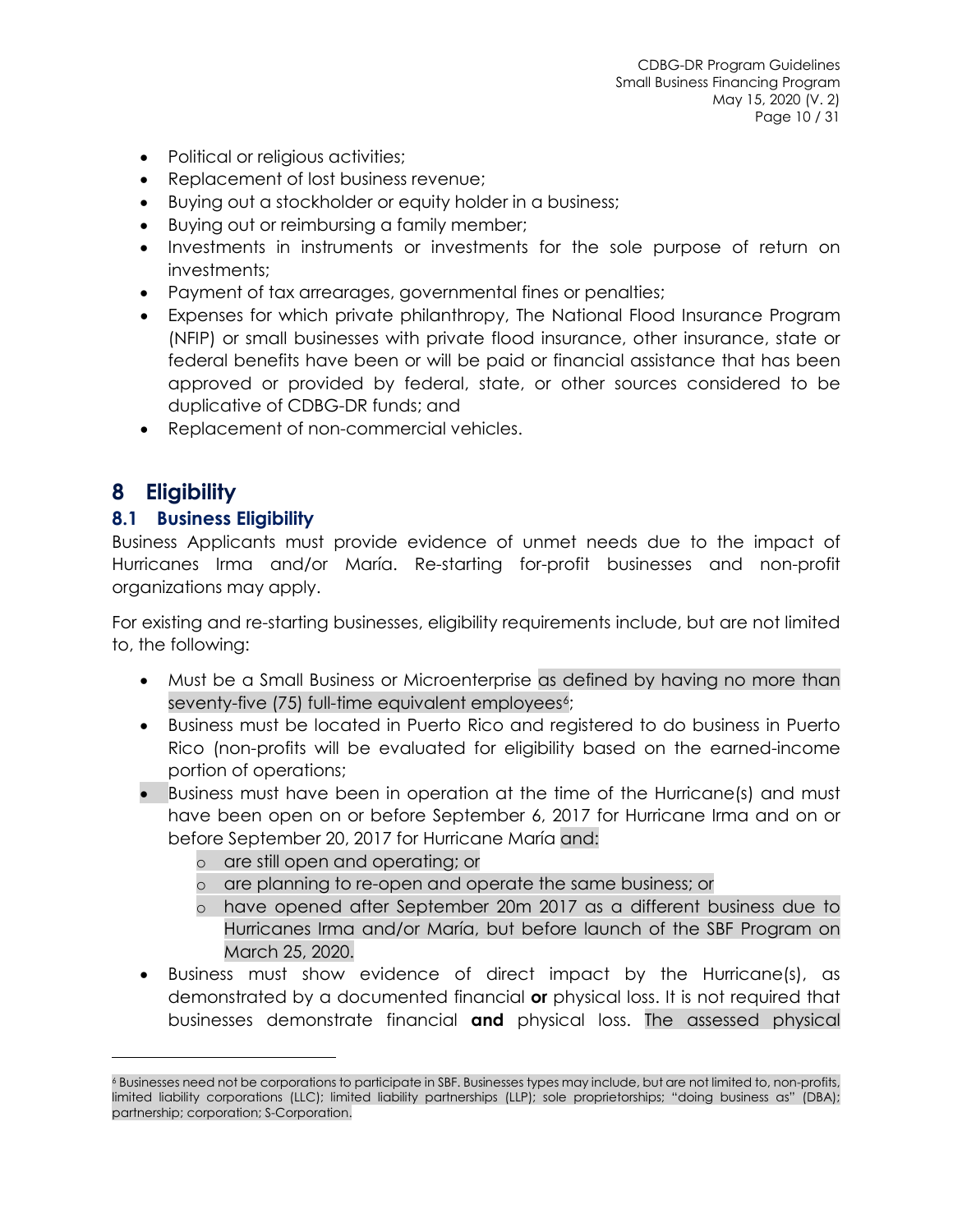damage, financial loss calculations, and/or proof of the permanent closure of a prior business are used to determine eligibility<sup>7</sup>;

- o In order to qualify under physical loss, a business must demonstrate it had a minimum of five thousand dollars (\$5,000) in third-party verified physical damages or losses.
- o In order to qualify under a financial loss, a business must demonstrate a financial loss documented on 2017 tax returns or a fifteen percent (15 %) annual gross revenue decline from 2016 to 2017 or from 2017 to 2018 if the Business did not exist in 2016, or proof of closing of a prior business of same owner(s)<sup>[8](#page-10-2)</sup>.
- Businesses that are not currently open must demonstrate how funding will be used towards re-opening the business.
- Businesses that are not currently open are not required to re-open in the same location in which they were operating before the hurricanes.
- It must have eligible unmet needs after accounting all Duplication of Benefits (DOB).

#### <span id="page-10-0"></span>**8.2 Ineligible Businesses**

The following businesses are ineligible to receive an SBF Recovery Grant:

- Facilities not open to the general public that serve a predominantly higher income clientele; Professional sports teams; Yacht Clubs; Non-public recreation facilities; Private or commercial golf courses or country clubs; Casinos or other gambling establishments;
- Speculative investment companies; Real estate investment companies or Real Estate Investment Trusts; Owners of property that is rented out for residential purposes;
- Lending institutions; Homeowners Associations;
- Entities engaged in operating or managing adult entertainment businesses or massage parlors;
- Retailers whose income from tobacco sales is thirty-five percent (35%) or more of gross, in-store, non-fuel sales (electronic cigarettes are not considered in this calculation);
- Establishments whose sales of alcohol are fifty percent (50%) or more of total sales;
- Private utilities;

 $\overline{a}$ 

- Entities engaged in lobbying or political activities;
- Entities engaged or involved in religious activities, except where expenses are clearly distinguishable between the organization's religious and secular activities;

<span id="page-10-1"></span><sup>7</sup> Demonstrated loss is used to document storm impact; however, the Program will not fund construction-related expenses or financial losses directly.

<span id="page-10-2"></span><sup>&</sup>lt;sup>8</sup> While a minimum of 15% financial loss is required to demonstrate unmet need, many businesses may be able to demonstrate losses in excess of 15%. For example, if a businesses closed as a result of the storm(s); financial loss will be 100%, as the business has closed. Loss for businesses that closed after the storm(s) where the business owner started a new business after the storm but before March 25, 2020 will be assessed based on loss experienced by the **pre-storm** business.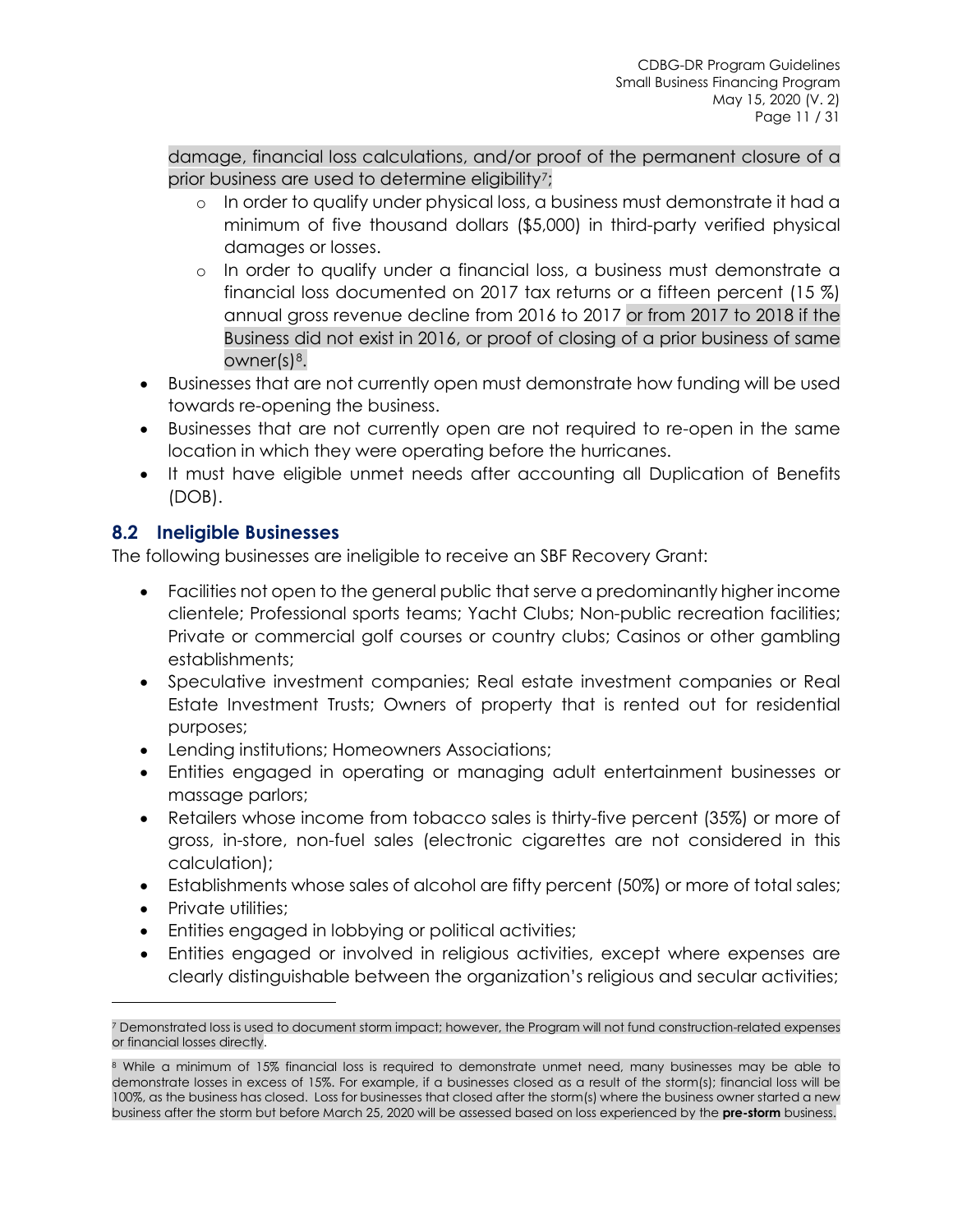- Entities that received federal assistance in the past and did not comply with maintaining the required flood insurance;
- Entities and/or business owners (with at least 25% ownership) that are listed on the HUD Debarred List[;9](#page-11-5)
- Entities and/or owners (with at least 25% ownership) currently in foreclosure or bankruptcy; or
- Entities that are not current on any municipal and/or state taxes (income taxes, property taxes, Sales and Use Tax (IVU, for its Spanish acronym).

## <span id="page-11-0"></span>**9 Applying for Recovery Grants**

BDE, as Program Manager and Subrecipient to PRDOH, will implement the SBF Program under PRDOH oversight.

#### <span id="page-11-1"></span>**9.1 Application Intake**

Application intake began on March 25, 2020, with a publicly advertised Application process. BDE will review all Applications for eligibility with threshold requirements and then complete an underwriting review before making a final eligibility determination. BDE will inform and work with the selected entities through the Application process to complete all eligibility review steps required to successfully receive an award.

Eligible entities that wish to submit an Application will need to follow this process and submit all required documents associated by the deadlines provided. Instructions for completing the Application are available on the SBF Program website at [https://www.cdbg-dr.pr.gov/en/small-business-financing/.](https://www.cdbg-dr.pr.gov/en/small-business-financing/)

#### <span id="page-11-2"></span>**9.2 Prioritization**

 $\overline{a}$ 

Requests for assistance will be evaluated on a first come, first served basis for Applications that meet all applicable requirements for assistance, so long as Program funds are available. Business applications will be reviewed in the order complete applications are received. Applications are considered complete at the point when all information and documents required for eligibility review are submitted by the Business Applicant.

## <span id="page-11-3"></span>**10 Underwriting Policy**

## <span id="page-11-4"></span>**10.1 HUD CDBG-DR Underwriting Guidance**

Underwriting for Recovery Grant will follow HUD guidelines at 24 C.F.R. § 570.209 as the financial underwriting framework for evaluating the feasibility of Applications. BDE will complete this underwriting review understanding that different levels of review are appropriate to take into account differences in the size and scope of each Application,

<span id="page-11-5"></span><sup>9</sup> See:<https://www.dol.gov/ofccp/regs/compliance/preaward/debarlst.htm>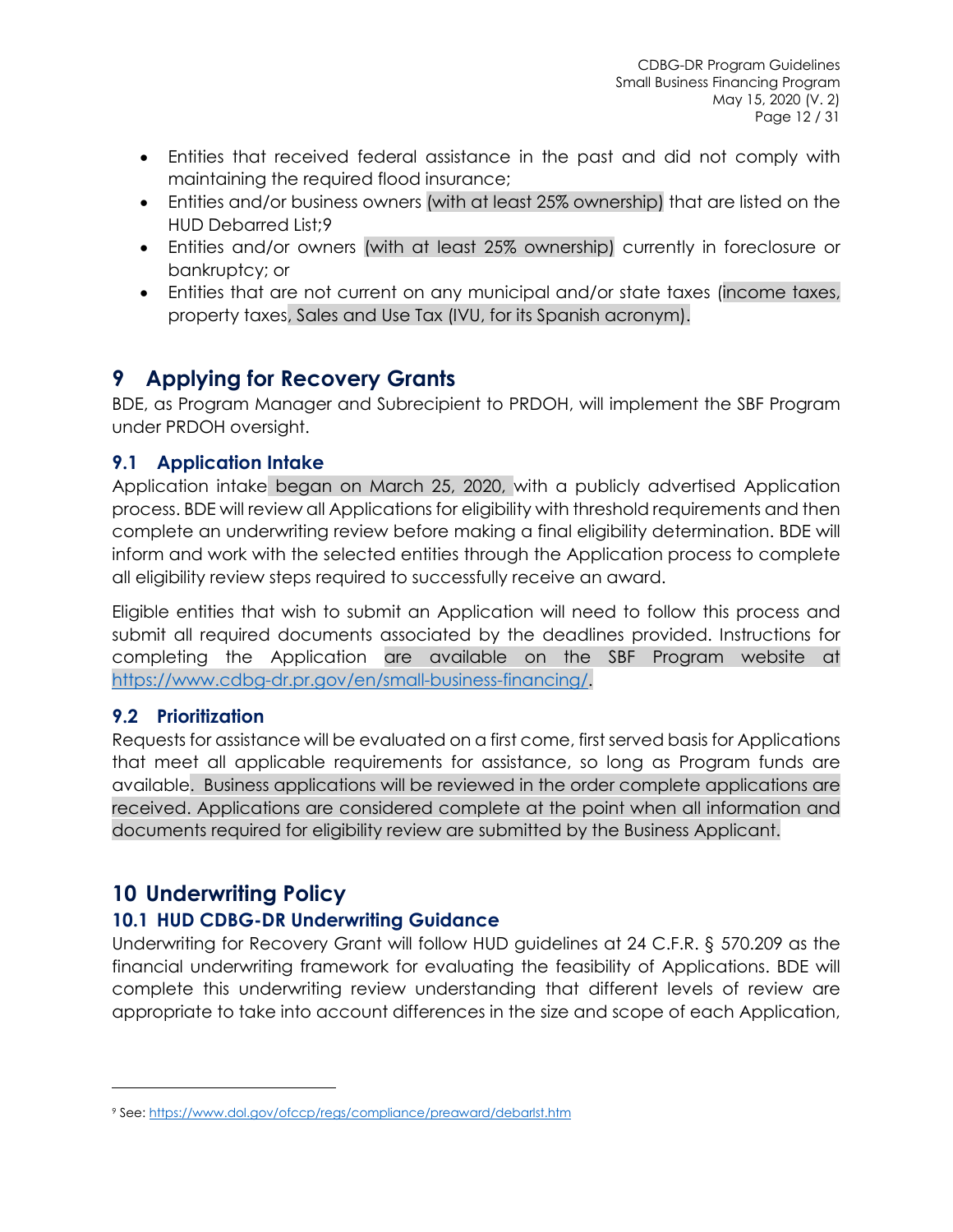and in the case of a microenterprise or other small business to take into account the differences in the capacity and level of sophistication among businesses of differing sizes.

The objectives of the underwriting guidelines are to ensure all awarded Business Applicants meet the CDBG Underwriting Criteria of 24 C.F.R. § 570.209 to evaluate:

- That project costs are reasonable;
- That all sources of project financing are committed;
- That to the extent practicable, CDBG-DR funds are not substituted for non-Federal financial support;
- That the project is financially feasible;
- That to the extent practicable, the return on the owner's equity investment will not be unreasonably high; and
- To the extent practicable, CDBG-DR funds are disbursed on a pro rata basis if other sources of funds are provided to the project.

## <span id="page-12-0"></span>**11 Duplication of Benefits (DOB)**

The Robert T. Stafford Disaster Relief and Emergency Assistance Act (Stafford Act), as amended, 42 U.S.C. §5121 et seq., prohibits any person, business concern, or other entity from receiving Federal funds for any part of such loss as to which he/she has received financial assistance under any other program, from private insurance, charitable assistance, or any other source. As such, PRDOH must consider disaster recovery aid received by Program Business Applicants and determine if any assistance is duplicative. Any assistance determined to be duplicative must be deducted from the Program's calculation of the Business Applicant's total need prior to awarding assistance.

For each Business Applicant for SBF Grant Award assistance, BDE will conduct eligibility review and duplication of and verification of benefits reviews for all business-related assistance. If a business owner received assistance for their home repair or personal property, such assistance will not be included in the DOB analysis.

#### <span id="page-12-1"></span>**11.1 Declined SBA Loans**

Declined loans are loan amounts offered by a lender, but turned down by the Business Applicant, meaning the Business Applicant never signed loan documents to receive loan disbursements. The Further Additional Supplemental Appropriations for Disaster Relief Requirements Act, 2018 (Pub. L. 115–123, approved February 9, 2018) provides that grantees "shall not take into consideration or reduce the amount provided to any applicant for assistance from the grantee where such applicant applied for and was approved, but declined assistance related to such major declared disasters that occurred in 2014, 2015, 2016, and 2017 from the Small Business Administration" (SBA). Therefore, declined subsidized loans, including SBA loans are not to be included in the calculation of DOB.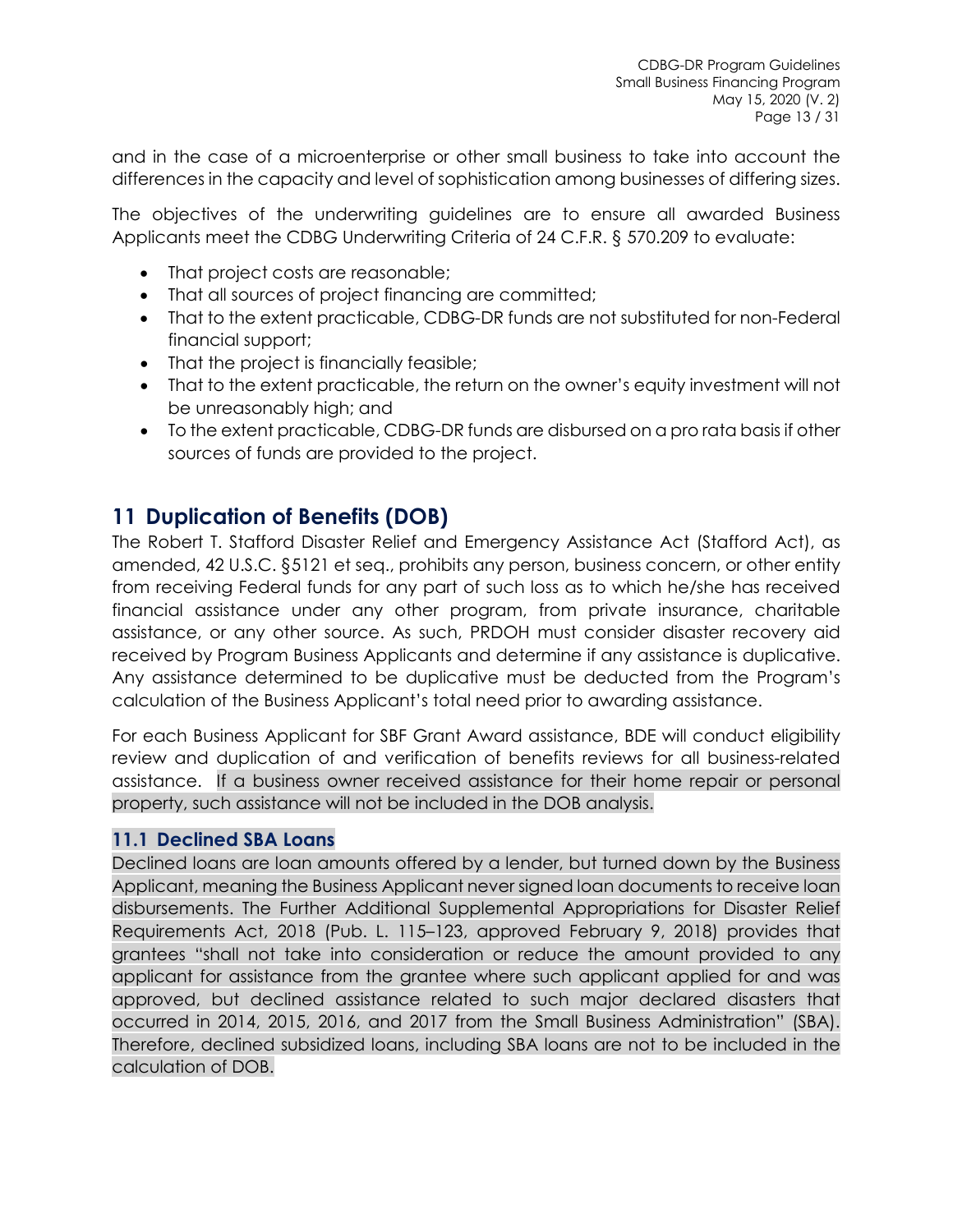The SBF Program will attempt to verify declined loan amounts using third-party data from SBA. If it cannot be ascertained from the SBA data whether or not the applicant declined the loan, the loan may still be excluded from DOB calculation if the Business Applicant provides a written certification stating that the applicant did not accept the subsidized loan.

#### <span id="page-13-0"></span>**11.2 Cancelled SBA Loans**

Cancelled loans are loan amounts offered by a lender, accepted by the Business Applicant, but for a variety of reasons, all or a portion of the loan amount was not disbursed and is no longer available to the applicant. Undisbursed portions of cancelled SBA loans may be excluded from the calculation of DOB, if it can be documented that the undisbursed portion of an accepted loan is cancelled and no longer available to the Business Applicant. To document that an SBA loan is cancelled, the Business Applicant must provide either: written communication from the lender confirming the loan is cancelled and no longer available to the applicant; or a legally binding agreement between PRDOH and the applicant that indicates the period of availability of the loan has passed and the applicant agrees not to take actions to reinstate the loan or draw any additional undisbursed loan amounts. In addition, PRDOH must notify SBA that the Business Applicant has agreed not to take any actions to reinstate the loan or draw additional amounts.

## <span id="page-13-1"></span>**12 Determining the Recovery Grant Award Amount**

BDE will calculate the Recovery Grant award amount based on an evaluation of the individual business. This evaluation will take DOB into consideration.

#### <span id="page-13-2"></span>**12.1 Award Calculation**

The final award calculation will be conducted in accordance with, but not limited to, the following steps:

- 1. Calculate eligible amount of working capital.
- 2. Calculate eligible amount of equipment and furniture.
- 3. Calculate Business Applicant's total eligible uses of funds. (Sum of Step 1 and 2)
- 4. Identify all potentially duplicative assistance through the Program Application. (SBA, NFIP, other business interruption insurance, etc.)
- 5. Verify all duplicative assistance received or approved for the Business Applicant and determines amount considered to be duplicative with the grant award.
- 6. Deduct assistance determined to be duplicative from the Business Applicant's eligible uses of funds.
- 7. Calculate final unmet need. (Step 3 minus Step 6).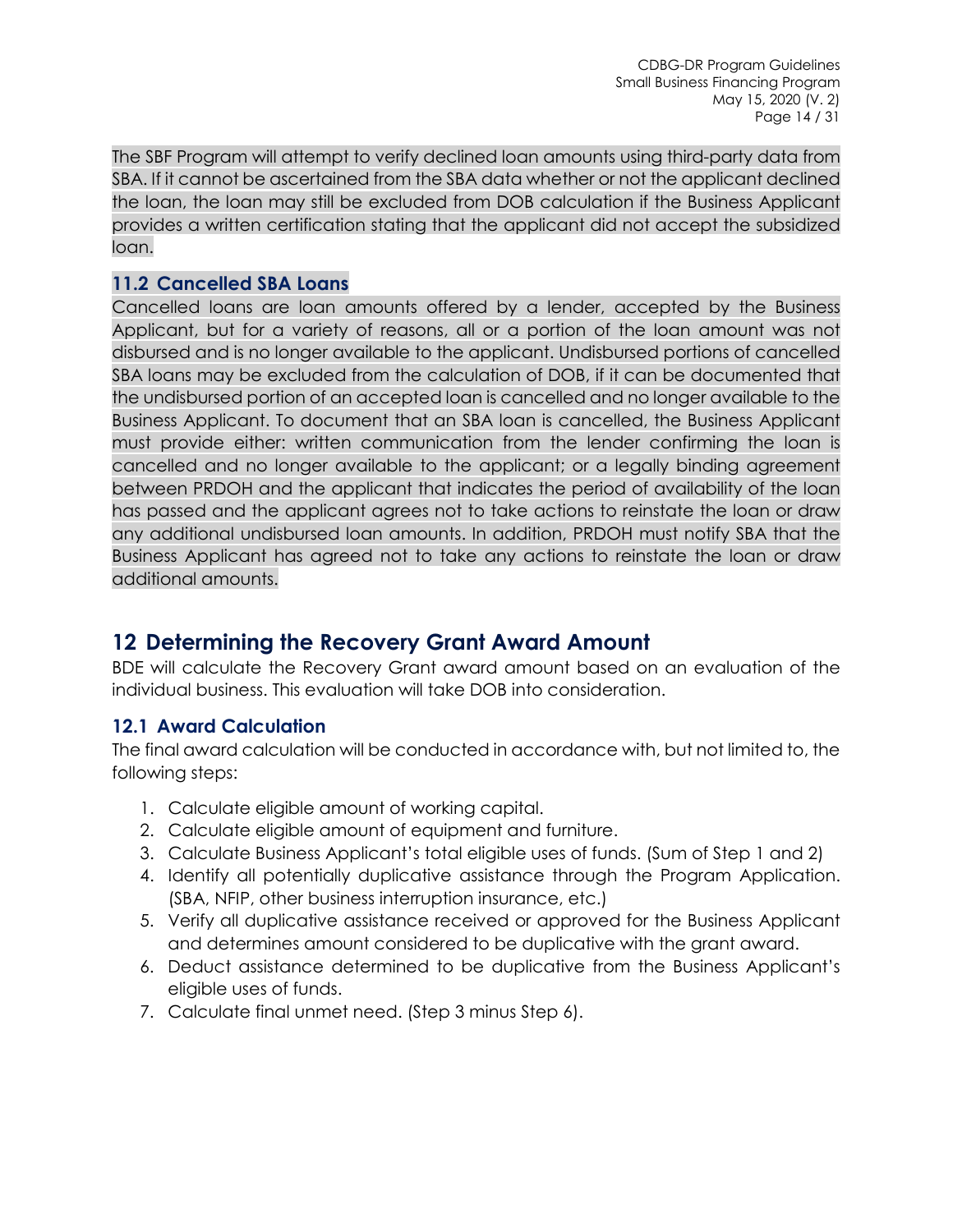8. Determine maximum loan award amount. (Lesser of Step 7 or fifty thousand dollars  $($ \$50,000) $)$ <sup>[10](#page-14-2)</sup>.

The SBF Program provides funding up to the established award cap of fifty thousand dollars (\$50,000). Businesses with unmet need greater than fifty thousand dollars (\$50,000) may apply for the Program, but the SBF Program may only fund up to fifty thousand dollars (\$50,000) of the unmet need. The SBF Program will calculate the maximum unmet need and award amount for each Business Applicant. Business applicants will then select which items to accept funding for, up to fifty thousand dollars (\$50,000); using the Intended Use of Funds Form. The Intended Use of Funds Form outlines the agreed upon uses for SBF Program Funds and will be used to ensure that the business expends funding on eligible uses as outlined in the form.

Businesses that request moveable equipment or furniture with individual items with costs in excess of fifty thousand dollars (\$50,000), the business must provide evidence that it has other sources of funding to cover the total cost of the equipment in excess of the SBF award amount, prior to being issued an SBF recovery grant award[11.](#page-14-3)

#### <span id="page-14-0"></span>**12.2 Working Capital**

 $\overline{a}$ 

Businesses requesting working capital assistance through the Recovery Grant offered by the SBF Program, BDE could determine an estimated monthly working capital need by reviewing Business Applicant's tax returns to determine an average monthly working capital expense for the business. Using the average working capital expense calculated for the business, BDE will multiply that number times six (6) to determine the Business Applicant's maximum eligible working capital assistance.

For businesses that started prior to the storm(s) and are still open or are planning to reopen as the same business, the working capital award will be calculated based on prestorm tax returns and/or after storm tax returns. Depending on the time the business started, the working capital will be prorated accordingly in order to justly and calculate the disaster recovery grant and unmet need. For businesses s that started after Hurricanes Irma and/or María, but before March 25, 2020 (launching date of the SBF Program), the most current year tax return will be used to calculate working capital.

#### <span id="page-14-1"></span>**12.3 Movable Equipment and Furniture**

The Business Applicant may be eligible for assistance for eligible movable equipment, machinery and/or furniture expenses. The amount approved for working capital and movable equipment expenses may not exceed the maximum award.

<span id="page-14-2"></span><sup>10</sup> Businesses with need greater than \$50,000 may be assisted via other programs in the CDBG-DR economic recovery portfolio of programs. Please see the Action Plan a[t https://www.cdbg-dr.pr.gov/en/action-plan/](https://www.cdbg-dr.pr.gov/en/action-plan/) for more information on other economic development opportunities. Participation in the Small Business Financing Program does not preclude applicants from applying for assistance under other programs.

<span id="page-14-3"></span><sup>11</sup> As mandated by underwriting criteria outlined at 24 C.F.R. § 570.209; the SBF Program must ensure that all sources of funding are committed, prior to funding a grant award.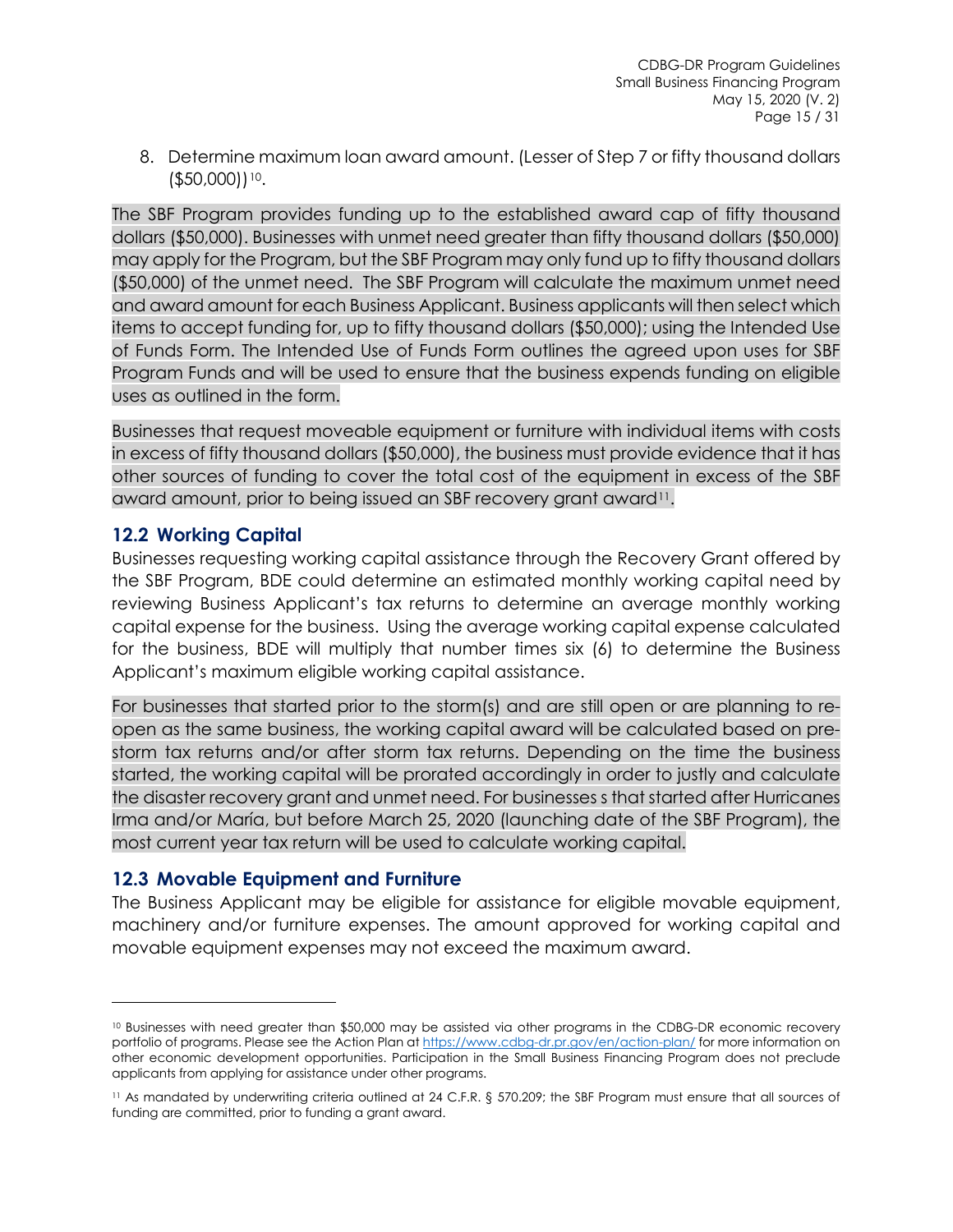Costs associated with movable equipment include the documented repair or replacement of, machinery or equipment not dependent on construction, reconstruction, ground disturbance or structural modifications. In order to determine the amount for which a business is eligible for movable equipment and furniture, the Business Applicant must provide three (3) quotes, for each piece of equipment requested with adequate description to determine the nature of each equipment or furniture.

If the requested equipment or furniture is replacement for equipment or furniture damaged or destroyed by the Hurricane(s), then the Business Applicant must provide verification of loss or damage (which may include pictures). If the requested equipment is necessary for the business to reopen and/or remain viable in the post-hurricane economy, the Business Applicant must provide justification for the new piece of equipment or furniture.

BDE will ensure all program costs are necessary and reasonable. All eligible uses of funds will be reviewed for DOB before final award determination and execution of grant agreements.

#### <span id="page-15-0"></span>**12.4 Final Award Determination**

Once BDE has determined the total working capital and movable equipment expenses for which a Business Applicant may be eligible for the Recovery Grant offered by the SBF Program, BDE will conduct a DOB review and deduct the verified DOB amounts from the Business Applicant's final calculated award.

The DOB verification review will be carried out as described, but not limited to, the following:

- BDE will collect information on potentially duplicative funding sources from all Business Applicants during the Application phase.
- Business Applicants will be required to provide insurance provider contact information, policy coverage information and ID, claims information and amounts received and approved for all potentially duplicative sources.
- Business Applicants will be required to authorize BDE to contact all potentially duplicative funding sources on their behalf to verify all funding sources received and/or approved.
- Using information collected from the Business Applicant and the authorization provided to BDE by the Business Applicant, BDE will perform a verification of benefits received and/or approved on all Business Applicants. BDE may work directly with Business Applicants to expedite this process.

BDE will calculate final eligible award amounts for Business Applicants.

#### <span id="page-15-1"></span>**12.5 Awards and Requirements**

The SBF Program reserves the right to revoke this award if the funds are not used for the stated purpose outlined in the grant agreement between the business applicant and BDE. Any funding expend not in accordance with the uses outlined in the grant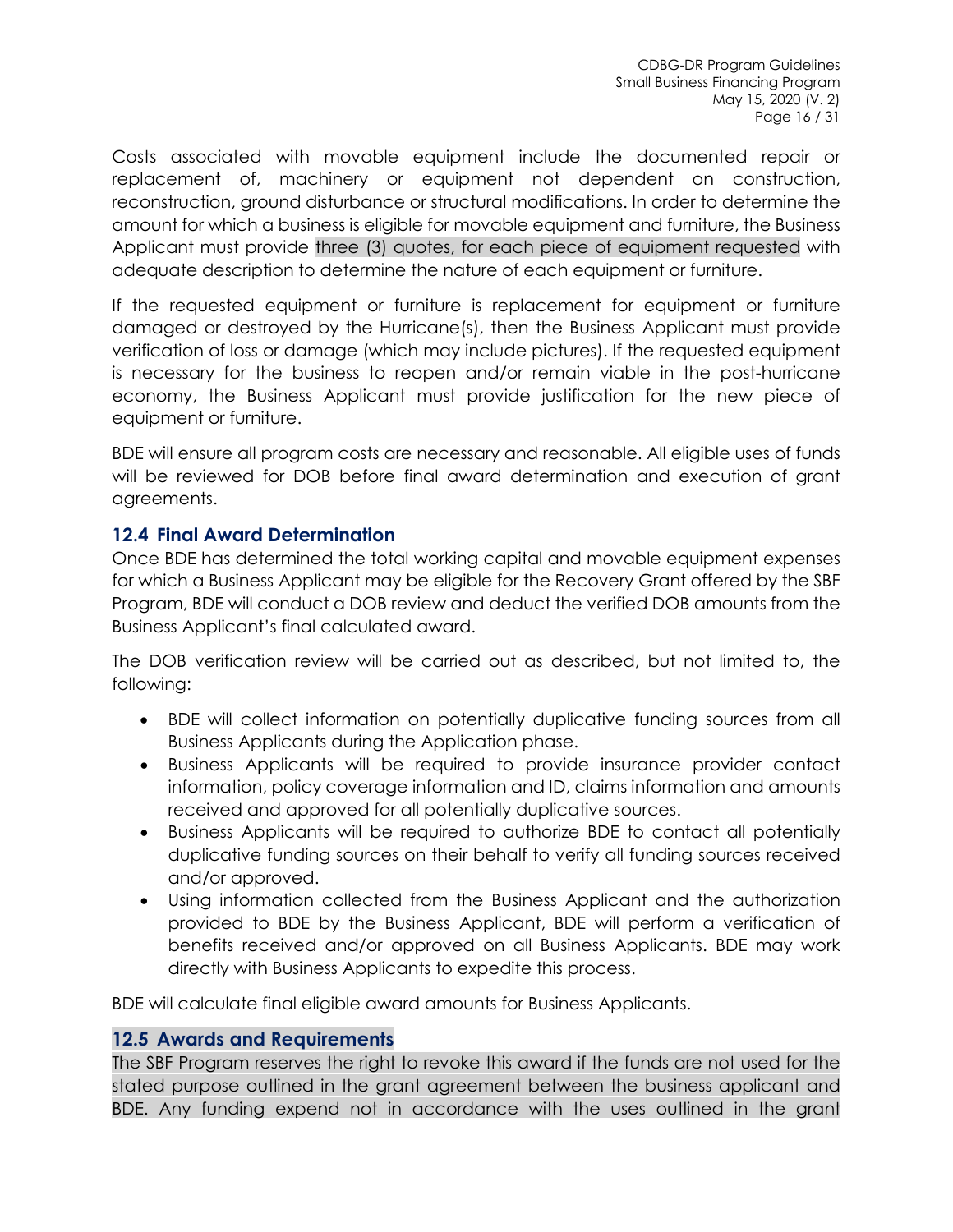agreement, must be returned to the Program in full. Grantees/Awarded Businesses must submit proof of expenditure of the funds granted under the agreement and document compliance with at least one (1) of the three (3) HUD national objectives defined in the authorizing statute of the CDBG Program at 104(b)(3) of the Housing and Community Development Act of 1974 (HCDA), as amended, 42 U.S.C. §5305 within seven (7) months of disbursement of a grant award for working capital or ninety (90) days of disbursement of a grant award for equipment, to ensure verification of proper use of the Grant Award, and will need to continue providing proof of expenditure until all Grant funds are committed and verified through proof of expenditure.

Once expenditures are verified, a Closeout Confirmation Letter (Final Closeout) will be sent to Grantee/Awarded Business when all closeout requirements have been met<sup>12</sup>. Prior to the Closeout Confirmation Letter, the Program may request any proof of expenditure required to validate use of funds and close the file.

The business will be obligated to repay any funds received under this Program in the event (a) its application including any information provided therewith or thereafter, contains any material misrepresentations; or (b) the award was made in error and the Business Applicant is not entitled to assistance under the Program Guidelines.

## <span id="page-16-0"></span>**13 Exacerbated Impacts**

To the extent that the business impacts resulting from Hurricane Irma and/or María are exacerbated by circumstances beyond the Business Applicant's control before the business is fully recovered, as per Federal Register Vol. 84, No. 119 (June 20, 2019), 84 FR 28836, the SBF Program may fund the business for recovery grants<sup>[13](#page-16-2)</sup>.

For example, if a business was impacted by Hurricanes Irma and/or María and a subsequent earthquake, pandemic, or any other natural disaster exacerbates the original impact before the business is fully recovered, the SBF Program may fund the business for a recovery grant to address the unmet need as it currently exists.

However, the SBF Program may not provide assistance for activities that: (1) address a need arising solely from a disaster other than Hurricanes Irma and/or María; or (2) address a need that has been met in full.[14](#page-16-3)

As stated in the SBF Program eligibility criteria, all Business Applicants to the SBF Program must have been impacted by Hurricanes Irma and/or María to receive assistance. Prior to addressing recovery need, the SBF Program must analyze other assistance available

 $\overline{a}$ 

<span id="page-16-1"></span> $12$  Id.

<span id="page-16-2"></span><sup>13</sup> See 84 FR 28836 a[t https://www.govinfo.gov/content/pkg/FR-2019-06-20/pdf/2019-13147.pdf](https://www.govinfo.gov/content/pkg/FR-2019-06-20/pdf/2019-13147.pdf)

<span id="page-16-3"></span><sup>14</sup> See Community Development Block Grant Disaster Recovery (CDBG-DR) Policy Guidance for Grantees 2019 at <https://files.hudexchange.info/resources/documents/CDBG-DR-Policy-Guide.pdf>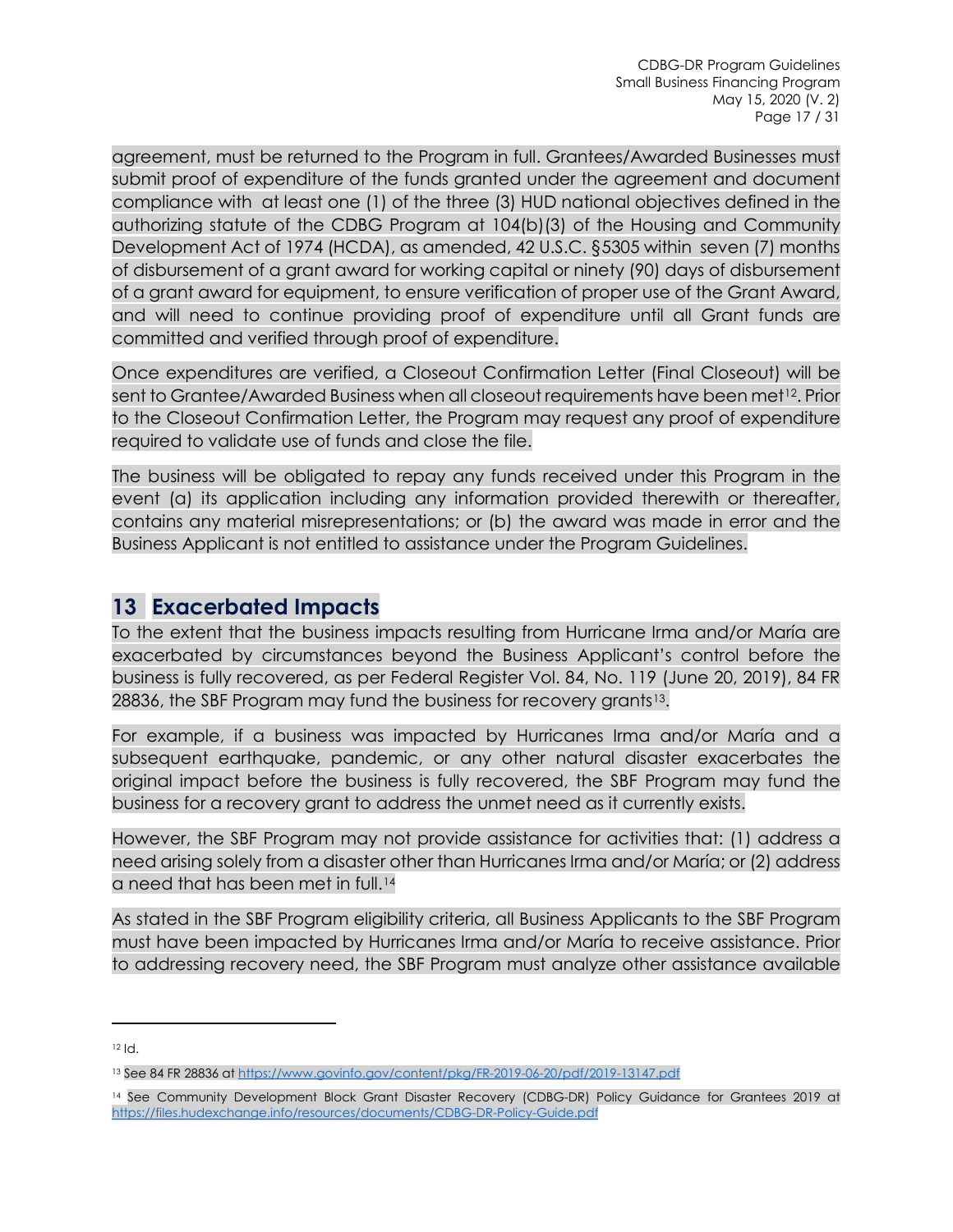to the Business Applicant to ensure prevention of duplication of benefits, as described in the Duplication of Benefits (DOB) section of these guidelines.

Additional damages to the business caused by other natural disasters after the Hurricane(s), such as damage from the COVID19 Pandemic or earthquakes, do not preclude the Business from applying to SBF for their unmet need so long as it can show damages from the Hurricane(s).

#### <span id="page-17-0"></span>**14 Environmental Review**

An environmental review is the process of reviewing a project and its potential environmental impacts to determine whether it meets federal, state, and local environmental standards. Every project undertaken with federal funds, and all activities associates with such project, are subject to the provisions of the National Environmental Policy Act of 1969 (NEPA), as well as to the HUD environmental review regulations at 24 C.F.R. § 58. Therefore, an environmental review process is required for all awards to be issued under the Program to ensure that the proposed activities do not negatively impact the surrounding environment and that the property itself will not have an adverse environmental or health effect on end users. 24 C.F.R. § 58.22 prohibits the commitment or spending of federal or non-federal funds on any activity that could have an adverse environmental impact or limit the choice of reasonable alternatives prior to completion of an environmental review. Environmental clearance must be obtained for each project prior to the commitment of federal or non-federal funds. A violation of this requirement may jeopardize federal funding for the Program and disallow all costs that were incurred before completion of the environmental review.

All Program awards must have documentation that they follow NEPA and other environmental requirements. Therefore, all projects shall have an Environmental Review Record (ERR), as required by NEPA and related laws. The ERR for the projects shall set forth: the existence of negative impacts on a site; the means to mitigate negative impacts; alternatives to the project (if needed); and the rejection of the proposed activities if all other options fail and it becomes the most prudent action to take.

Environmental reviews will be conducted concurrently with DOB reviews, when feasible. Environmental reviews must be completed prior to determining Program assistance to be offered to an eligible Business Applicant.

#### <span id="page-17-1"></span>**14.1 Environmental Level of Review**

To conduct the appropriate level of environmental review, the Program will determine the environmental classification of the project. The term "project" may be defined as an activity or group of activities geographically, functionally, or integrally related, regardless of funding source, to be undertaken by the Program in whole or in part to accomplish a specific objective. There are four major classifications of environmental review for projects: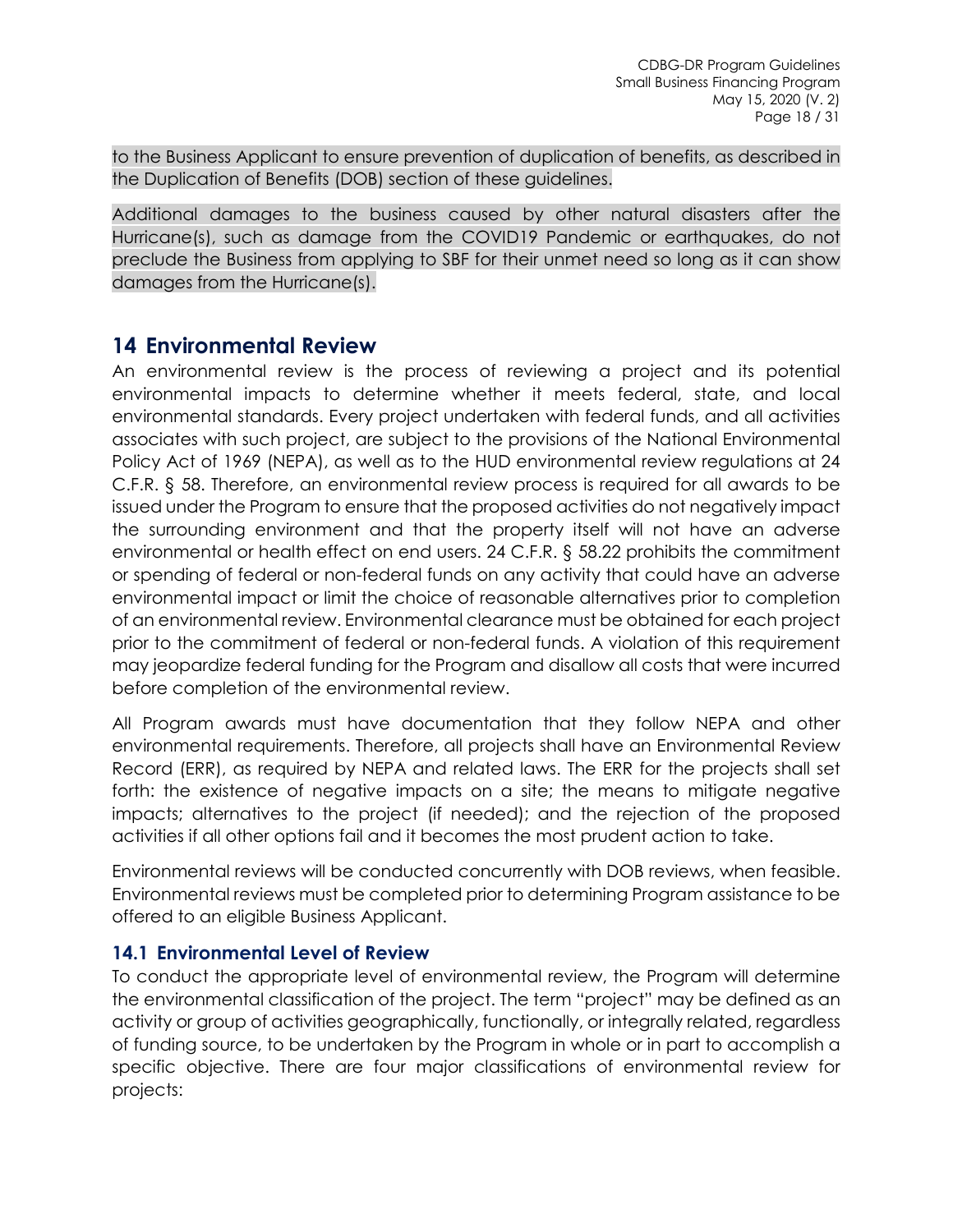- **Exempt Activities**: Those activities which are highly unlikely to have any direct impact on the environment.
- **Categorically Excluded Activities**: Those activities that may have an impact to the environment, but not to extent that an Environmental Assessment under NEPA or Environmental Impact Statement is required. There are two types of Categorically Excluded Activities, as follows:
- **Categorically Excluded Not Subject to 24 C.F.R. § 58.5**: Includes those activities included under 24 C.F.R. § 58.35 (b) and require environmental checks for the items listed at 24 C.F.R. § 58.6. For activities under this classification, no public notice or request for release of funds is required to use grant funds.
- **Categorically Excluded Subject to 24 C.F.R. § 58.5**: Refers to those activities included under 24 C.F.R. § 58.35 (a) and require environmental checks for the items listed at 24 C.F.R. § 58.5 and 24 C.F.R. § 58.6. If any environmental items are identified as potentially impacting (such as floodplains), a Request for Release of Funds (including publication of Notice of Intent) is required.
- **Environmental Assessment**: Includes those activities that could potentially have a significant impact on the environment. In addition to compliance with the laws and authorities at 24 C.F.R. § 58.5 and 24 C.F.R. § 58.6, environmental assessments must consider an array of additional potential impacts of the project, including a National Environmental Policy Act analysis. This environmental assessment requires publishing a Notice of Intent to Request Release of Funds as well as a Finding of No Significant Impact (assuming such is found).
- **Environmental Impact Statement**: Those activities that require a detailed written statement required by Section 102(2) (C) of NEPA for a proposed major Federal Action significantly affecting the quality of the human environment. These statements are normally used for major housing (2,500 units or more) or infrastructure projects.

#### <span id="page-18-0"></span>**14.2 Categorically Excluded Activities**

Examples of categorically excluded activities not subject to related laws and authorities under 24 C.F.R. § 58.5 include: tenant based rental assistance; supportive services; operating costs; economic development activities; activities to assist homebuyers to purchase existing dwelling units or units under construction; and affordable housing predevelopment costs with no physical impact. To complete environmental requirements for categorically excluded activities not subject to 24 C.F.R. § 58.5, the Program must make a finding of categorical exclusion and include such finding in the Environmental Review Record. When these kinds of activities are undertaken it is not required to issue a public notice or to submit a request for release of funds. In any case, environmental compliance is required for the items listed in 24 C.F.R. § 58.6.

Examples of categorically excluded activities subject to related laws and authorities under 24 C.F.R. § 58.5 include: acquisition, repair, improvement, reconstruction, or repair of public facilities; special projects directed toward the removal of material and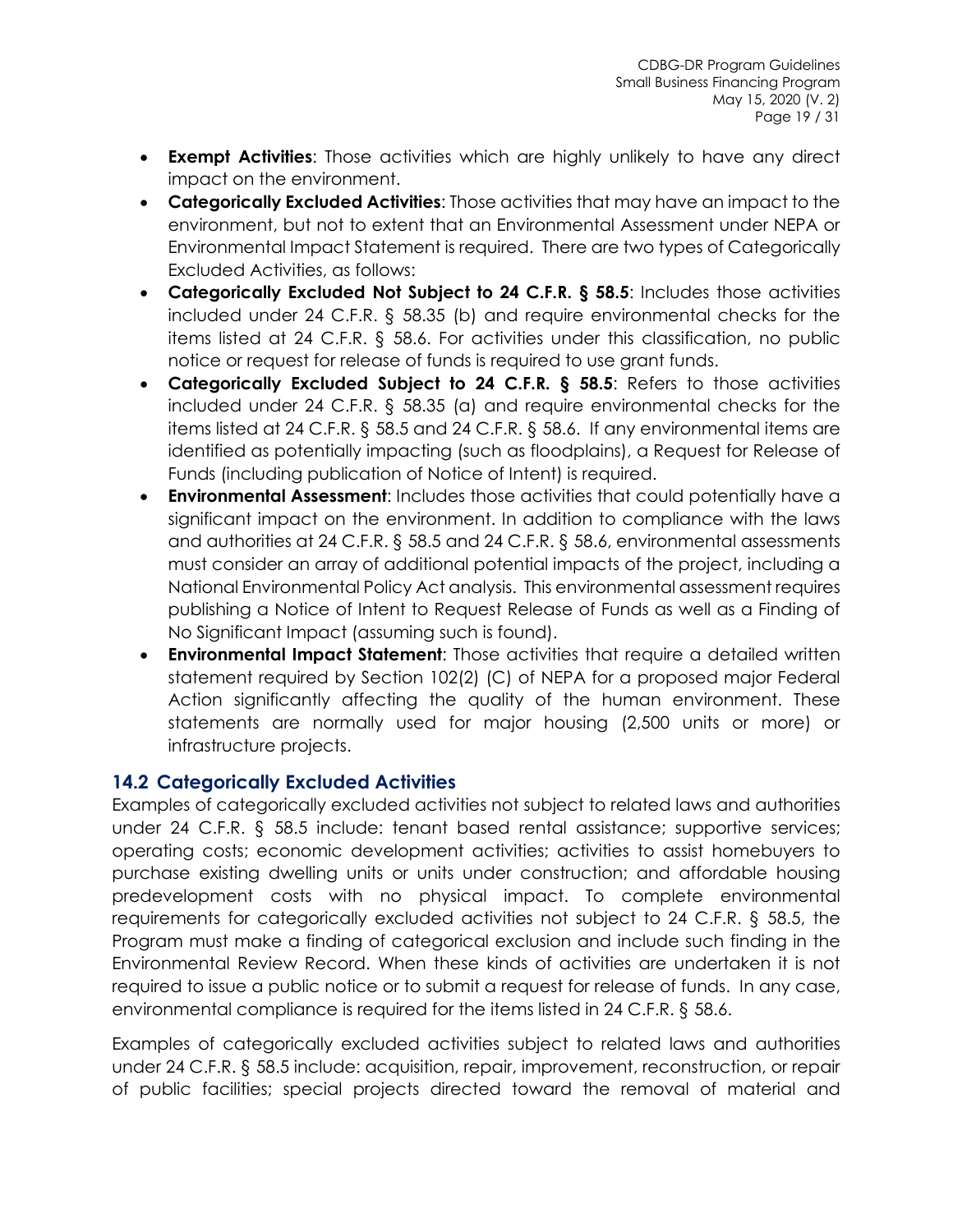architectural barriers; and repair of buildings and improvements for residential units and non-residential buildings. The Environmental Review Record for these activities must contain a written determination of the finding of a categorical excluded activity subject to 24 C.F.R. §58.5 including a description of the project, a citation of the application subsection of 24 C.F.R. § 58.35(a), and written documentation as to whether there were any circumstances which required compliance with 24 C.F.R. § 58.5 and 58.6.

The documentation must support its determinations related to compliance including correspondence with applicable agencies having jurisdiction. Upon completion, there should be one of three (3) environmental findings: (1) the project converts to Exempt (i.e. 24 C.F.R. § 58.34(a) (12)); (2) the project invokes compliance with one or more of the laws and/or authorities and, therefore, requires public notification and approval from HUD; or (3) the unusual circumstances of the project result in a significant environmental impact and, therefore, compliance with NEPA is required. If upon completion it is determined that compliance is required for one or more of the Federal laws and authorities listed in 24 C.F.R. § 58.5, then a public notification known as Notice of Intent to Request Release of Funds must be posted. After a seven (7) day comment period, a Request for Release of Funds and Environmental Certification must be prepared. The Environmental Certification certifies the compliance with all environmental review requirements.

#### <span id="page-19-0"></span>**14.3 Activities Requiring an Environmental Assessment**

These are activities which are neither exempt nor categorically excluded and, therefore, will require an Environmental Assessment documenting compliance with NEPA, HUD, and with the environmental requirements of other applicable federal laws. Once the Environmental Review has been completed and any comments addressed appropriately, the project may be found to not constitute an action that significantly affects the quality of the human environment and, therefore, does not require the preparation of an Environmental Impact Statement; or the project constitutes an action that significantly affects the quality of the human environment and, therefore, requires the preparation of an Environmental Impact Statement.

If it is determined that the action does not significantly affect the quality of the environment, then the Program will post a public notice called a Combined/Concurrent Notice of Finding of No Significant Impact (FONSI) and Notice of Intent to Request Release of Funds (NOI/RROF). The NOI/RROF Environmental Certification must be submitted to HUD no sooner than fifteen (15) days after publishing the combined/concurrent notice (NOI/RROF) and FONSI and HUD will hold the Release of Funds for a fifteen (15) day period to allow for public comment on the RROF. If no comments are received during this time, HUD will send a signed Authorization to Use Grant Funds and the project may proceed.

#### <span id="page-19-1"></span>**14.4 Certification of Exemption**

The SBF Program activity encompassed in the fifty thousand-dollar (\$50,000) Recovery Grants pertaining the provision of working capital and the purchase of moveable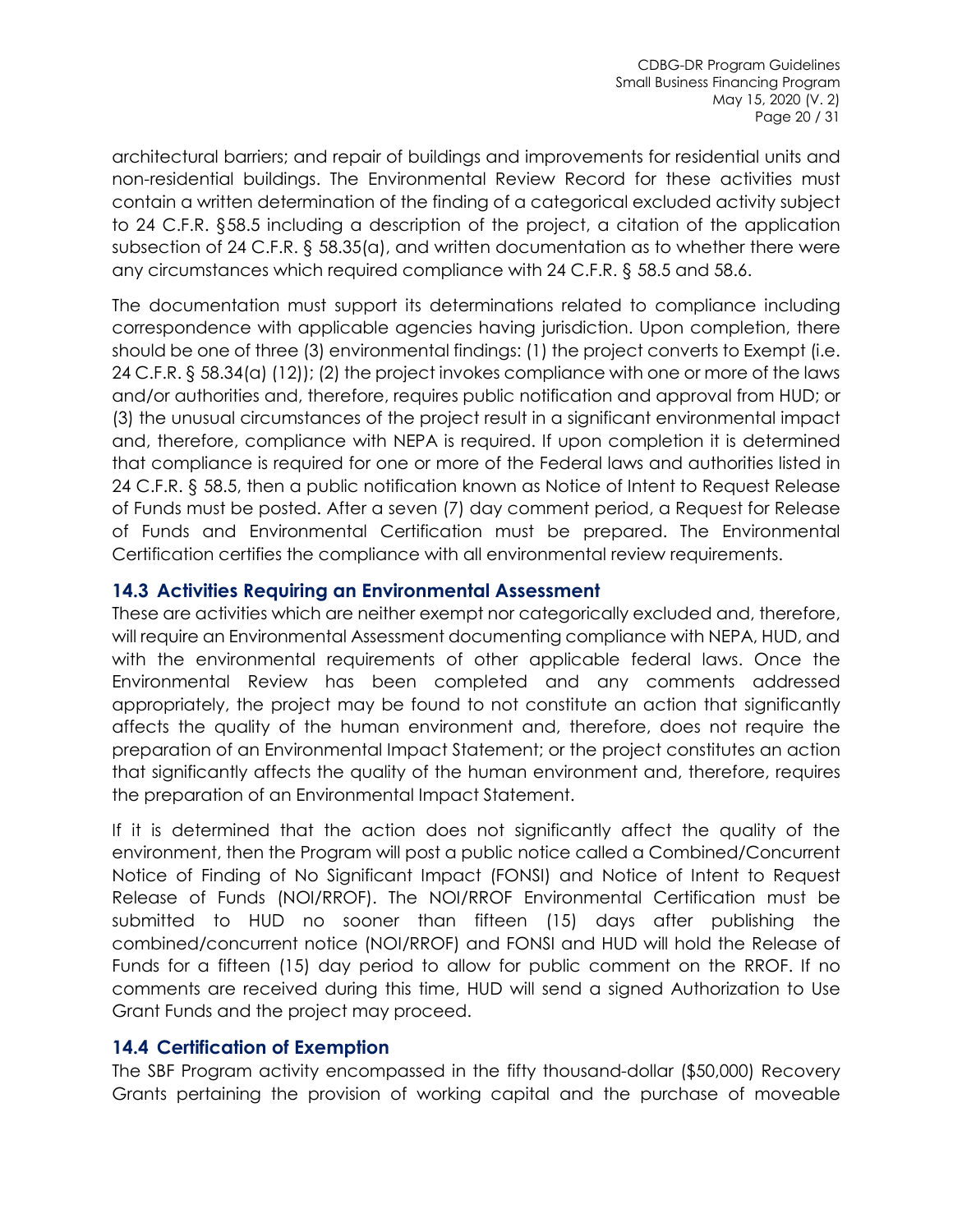equipment has been determined to have a level of environmental review of EXEMPT in accordance with 24 C.F.R. § 58.34 (a). Except for the applicable requirements of 24 C.F.R. § 58.6 (addressed below), the PRDOH does not have to undertake any environmental review, consultation or other action under NEPA and the other provisions of law or authorities in 24 C.F.R. § 58.5 for the activities associated with the aforementioned SBF Program activities.

The purchase of moveable equipment under the SBF Program have been approved by PRDOH's Certifying Officer as exempt activity per 24 C.F.R. § 58.34, as accredited in the Certificate of Exemption for HUD Funded Projects signed on April 25, 2019 and resides in the project file.

Should the Program change in a way that includes other activities different from those exempted, a new determination of the level of environmental review should be performed and documented in the project files. If a modification changes the level of environmental review, future reviews should be in accordance with the new level of environmental review.

## <span id="page-20-0"></span>**15 Non-Responsive Applicants**

The Program will make reasonable attempts to contact Business Applicants to schedule meetings, collect documentation, or obtain other information necessary. If the Program has made **five (5)** consecutive unsuccessful attempts to contact a Business Applicant with no follow up contact from the Business Applicant, the applicant will be sent a Non-Responsive Notice. Contact attempts should be made using different methods of communication and at different times of the day/week. The Non-Responsive Notification provides contact information for the Program, advises the applicant of the next steps in the application process and notifies the Business Applicant that they must contact the Program within **fourteen (14) calendar days** of the date of the letter. If the Business Applicant fails to contact the Program within the **fourteen (14) calendar days** allowed, the application will be closed.

Likewise, the Program will make reasonable attempts to collect missing documentation and/or information. When it is determined that a Business Applicant must submit additional documentation or information, they will be sent a written request to provide missing information. Applicants will be allowed up to **thirty (30) calendar days** from the date of a written notification to provide missing information of documentation to fulfill the request. Failure to fulfill a program request for information within the **thirty (30) calendar day** period may result in closure of the application due to the non-responsiveness of the Business Applicant.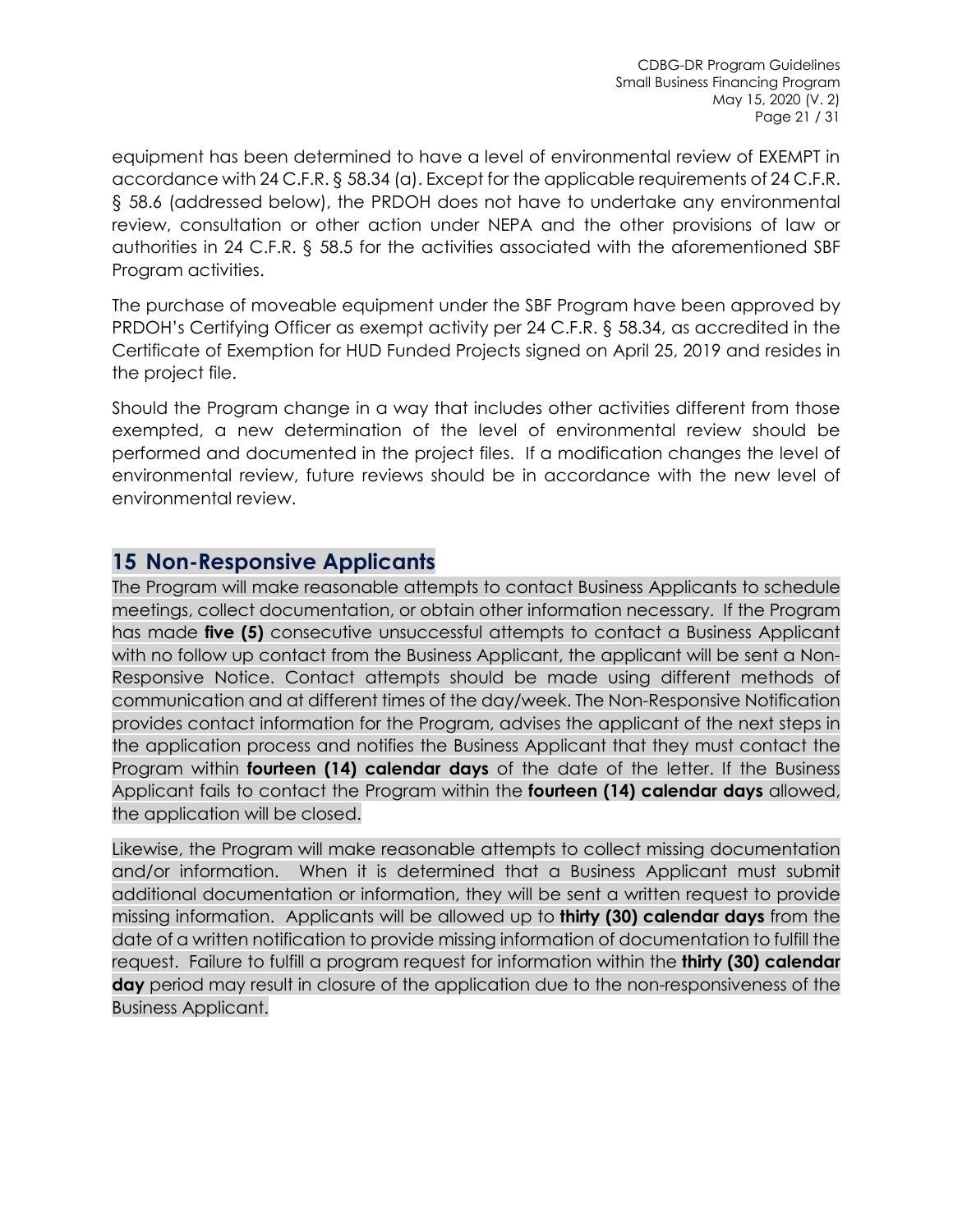## <span id="page-21-0"></span>**16 Voluntary Withdrawal**

An Applicant may request to withdraw from the Program at any time before disbursement of funds begins. The voluntary withdrawal process will be followed in the event an Applicant requests to withdraw from the Program. To withdraw, the Business Applicant will notify BDE of its desire to withdraw from the Program, who will then provide a Voluntary Withdrawal Notice to the Applicant. The Applicant or Applicants may withdraw using an electronic method. Upon completion of the withdrawal request, a Withdrawal Confirmation Notification will be sent to the Applicant and the application status will be updated to "Withdrawn."

## <span id="page-21-1"></span>**17 Section 3**

The purpose of Section 3 of the Housing and Urban Development Act of 1968 (12 U.S.C. §1701u) (Section 3), as amended, is to ensure that employment and other economic opportunities generated by certain HUD financial assistance shall, to the greatest extent feasible, and consistent with existing Federal, State and local laws and regulations, be directed to low- and very low- income persons, particularly those who are recipients of government assistance for housing, and to business concerns which provide economic opportunities to low- and very low-income persons.

Recipients of covered funding are in compliance with Section 3 if they meet the minimum numerical goals set forth at 24 C.F.R. §135.30, as amended. Specifically: (i) thirty percent (30%) of the aggregate number of new hires shall be Section 3 residents; (ii) ten percent (10%) of the total dollar amount of all covered construction contracts shall be awarded to Section 3 business concerns; and; (iii) three percent (3%) of the total dollar amount of all covered non-construction contracts shall be awarded to Section 3 business concerns.

All BDE partners will participate in PRDOH training in how to integrate Section 3 compliance with their hiring and subcontracting plans.

## <span id="page-21-2"></span>**18 Reporting**

Compliance will be maintained in accordance with the reporting requirements under the CDBG-DR regulations. This includes all information and reports as required under any executed contracts and demographic data and other information on Business Applicants and awardees processed by contractual agreement.

## <span id="page-21-3"></span>**19 Monitoring**

This Program will be subject to the general Monitoring Plan, Cross Cutting Guidelines and other Grantee adopted guidelines or policies and procedures as outlined within the SRA between BDE and PRDOH. PRDOH will monitor and request utilizing sample populations served.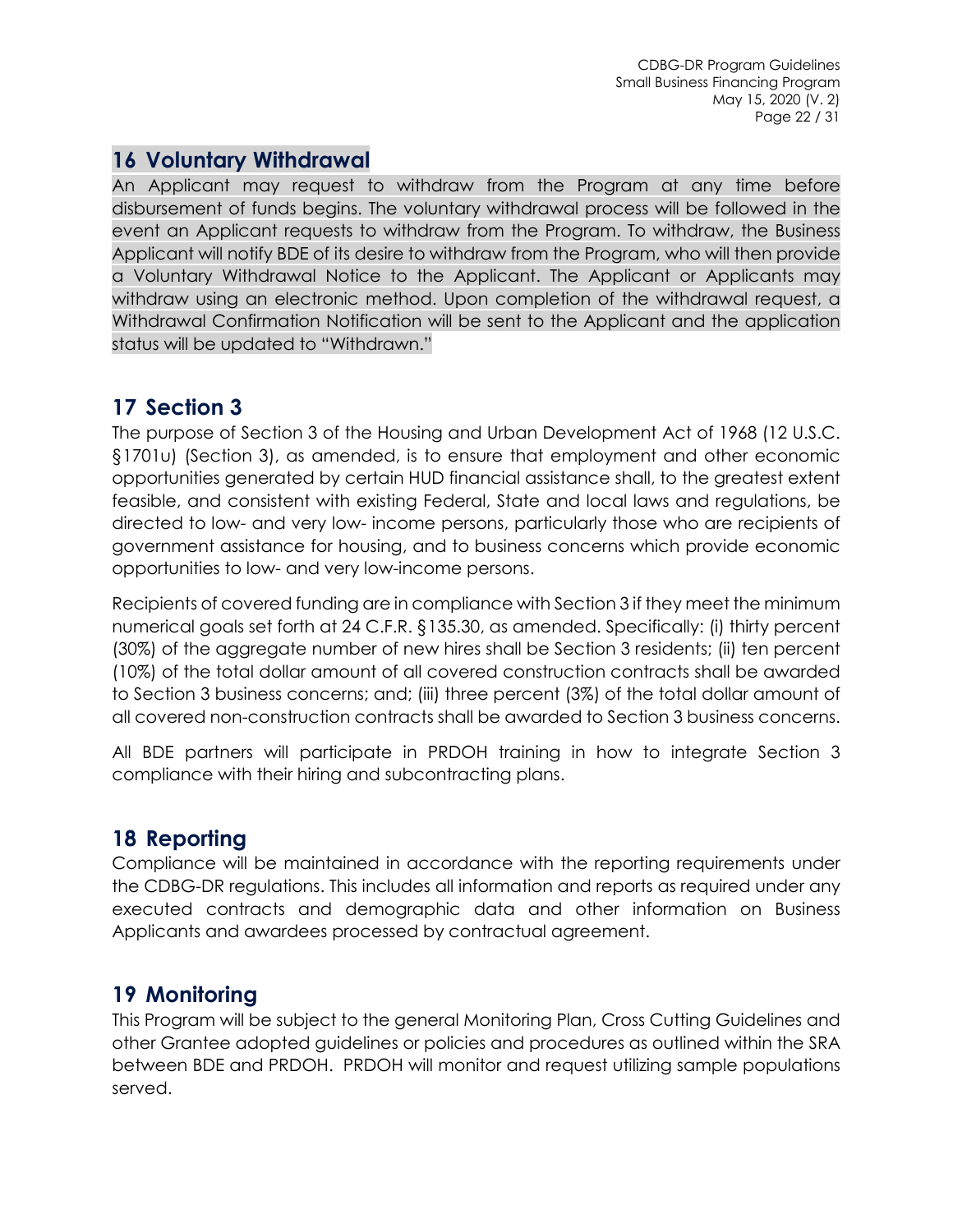BDE will monitor subrecipients it engages to assist with program management using the PRDOH monitoring Plan.

If issues of non-compliance are identified during monitoring, such issues shall be categorized as either material or administrative. Businesses found to be in material noncompliance, or which received funds in error, may be required to repay grant funds to the State, as per the Terms and Conditions agreement. All Companies who were willfully fraudulent will be prosecuted.

According to 24 C.F.R. § 570.501(b), PRDOH, as Grantee, is responsible for ensuring that CDBG-DR funds are used in accordance with all program requirements. The use of designated public agencies, subrecipients, or contractors does not relieve the recipient of this responsibility. Therefore, this Program will be subject to the PRDOH's standardized Monitoring Plan, Cross Cutting Guidelines and other Grantee adopted guidelines, policies and procedures, as outlined within the SRA between and PRDOH. BDE will perform monitoring of the SBF Programs using a Monitoring Plan created in accordance with the requirements of PRDOH's standardized Monitoring Plan and under PRDOH's approval.

## <span id="page-22-0"></span>**20 Application Closeout for Recovery Grants**

Upon completion of all exhaustion of Recovery Grant funds, the Program applications shall be closed. This process will begin by ensuring that all invoices presented have been accepted by BDE and that everything reflected in the Intended Use of Funds Form and the Grant Agreement has been performed in compliance with Program requirements. A member of the Program's Quality Control Team will perform a complete review of the application file to ensure all necessary documentation is present and to ensure that the case is ready for closeout.

General requirements for closeout are as follows:

- All eligibility and DOB documentation are found to be in accordance with all requirements of this policy and is found to be sufficient to justify the Business Applicant's participation in the Program.
- All Program forms required throughout the entirety of the Application process have been duly completed and executed by the appropriate Program Staff and the Business Applicant.
- All funds used for the Program, whether CDBG-DR or received by means of a subrogation of funds, have been properly accounted for and reconciled.
- Environmental clearance, if required, has been obtained for the Business Applicant.
- Other requirements for closeout as established in the grant agreement contract have been completed.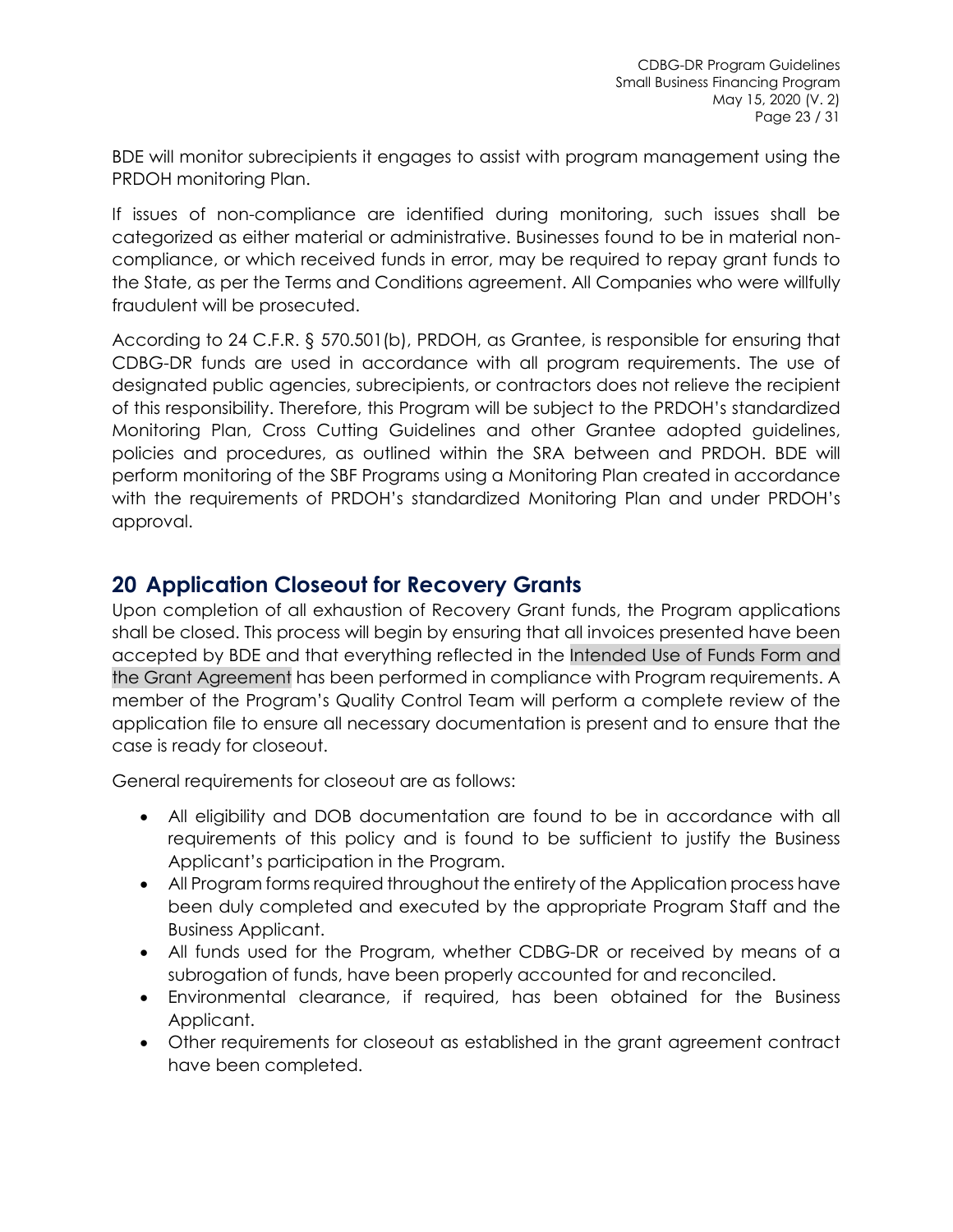Outreach will be made to the Business Applicant, or any other party involved in the event that any additional information is necessary to close-out the case. Once all levels of quality control review are passed, the Business Applicant will receive a Program Final Notice and their individual case will be placed in a closeout complete status.

### <span id="page-23-0"></span>**21 Program-Based Reconsideration and/or Administrative Review**

Applicants of the Program may contest any determinations or denials based on program policy. However, an Applicant may not challenge a federal statutory requirement. Applicants have the right to request a program-based Reconsideration with the Program or request an Administrative Review directly with PRDOH, as stated below.

#### <span id="page-23-1"></span>**21.1 Program-Based Reconsideration Request**

Applicants may file a Program-based Reconsideration Request when it is believed there is an error with Program eligibility determinations, Program award, and/or failure to meet construction standards, among other determinations.

An Applicant must submit a written Reconsideration Request directly with the Program, via electronic or postal mail, within **twenty (20) calendar days** from the date a copy of the notice was filed in the record of the agency. Provided, that if the date on which the copy of the notice is filed in the records of the agency differs from the mailing date of said notice, the aforementioned **twenty (20) calendar day**-term shall be calculated from the mailing date. Applicants who file a Program-based Reconsideration Request are encouraged to provide individual facts or circumstances, as well as supporting documents to justify their petition.

In the Reconsideration Request process, the Program will only review facts and information already included in an Applicant's file, unless the Applicant submits new documentation. The Program has the discretion to accept or reject new documentation based upon its relevance to the Program-based Reconsideration Request.

The Program will review and address the Reconsideration Request within **fifteen (15) calendar days** of its receipt. Applicants will be notified of the reconsideration determination via a Reconsideration Request Approved or a Reconsideration Request Denied notification. Applications with an approved Reconsideration Request will return to active Program status and continue with the process as normal. Applications with a denied Reconsideration Request will remain ineligible for the Program.

Filing a Program-based Reconsideration Request does not substitute, negate, or preclude any legal right that an Applicant has to challenge a determination made by the Program.

Therefore, Applicants who believe the initial determination of the Program to be erroneous, may submit, at their discretion, either a Program-based Reconsideration Request or a petition for review of the decision made by the Program by filing an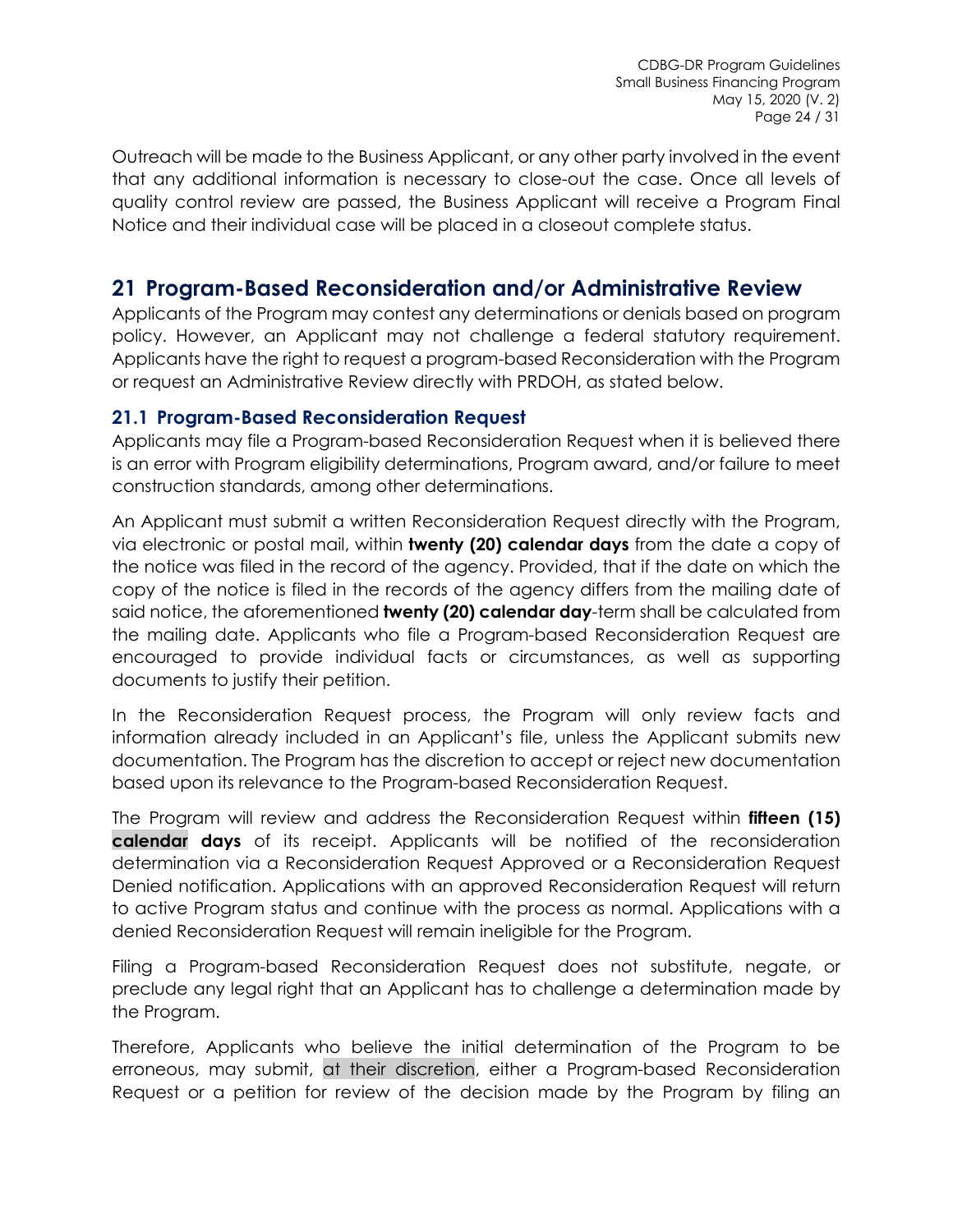Administrative Review Request at the PRDOH in accordance with Regulation Number 4953, of August 19, 1993, which regulates the Formal Adjudication Process for the PRDOH and its Adjunct Agencies (Regulation 4953).

#### <span id="page-24-0"></span>**21.2 Administrative Review Request**

If an Applicant disagrees with a Program determination, or with the Reconsideration Request Denial determination, said party may file directly to PRDOH, as grantee, an Administrative Review Request. The Applicant must submit such request, in writing, within **twenty (20) calendar days** from the date a copy of the Program determination or a Reconsideration Request Denial determination notice was filed in the record of the agency. Provided, that if the date on which the copy of the notice is filed in the records of the agency differs from the mailing date of said notice, the aforementioned twenty **(20) calendar day-term** shall be calculated from the mailing date. Submit request via email to: [LegalCDBG@vivienda.pr.gov;](mailto:LegalCDBG@vivienda.pr.gov) via postal mail to: CDBG-DR Legal Division, P.O. Box 21365, San Juan, PR 00928-1365; or in person at PRDOH's Headquarters at: CDBG-DR Legal Division, 606 Barbosa Avenue, Juan C. Cordero Davila Building, Río Piedras, P.R. 00918.

Applicants who submit an Administrative Review Request must follow the procedure established in Regulation 4953. After the Administrative Adjudicative Procedure concludes, applications with approved Administrative Review Requests will return to active Program status and continue within the process as normal. **Applications with denied Administrative Review Requests will remain ineligible for the SBF Program.**

If the Applicant disagrees with any **final** written determination on an Administrative Review Request notified by PRDOH after completing the Administrative Adjudicative Procedure, said party may file a Judicial Review petition before the Court of Appeals of Puerto Rico within **thirty (30) days** after a copy of the notice has been filed. See Act No. 201-2003, as amended, known as the Judiciary Act of the Commonwealth of Puerto Rico of 2003, 4 LPRA § 24 et seq., and Section 4.2 of Act 38-2017, as amended, known as the Uniform Administrative Procedures Act of the Government of Puerto Rico, 3 LPRA §9672.

If the Applicant fails to file a Program-based Reconsideration Request, or to contest a determination under the Administrative Adjudicative Procedure with PRDOH within the time allotted, the inaction will be deemed as an acceptance of the determination.

## <span id="page-24-1"></span>**22 General Provisions**

#### <span id="page-24-2"></span>**22.1 Program Guidelines Scope**

This document sets fort the policy governing the Program. These program guidelines are intended to aid and provide program activity guidance in Program implementation and closeout and should not be construed as exhaustive instructions. All Program activities must comply with the policies herby stated. In addition, all program staff must adhere to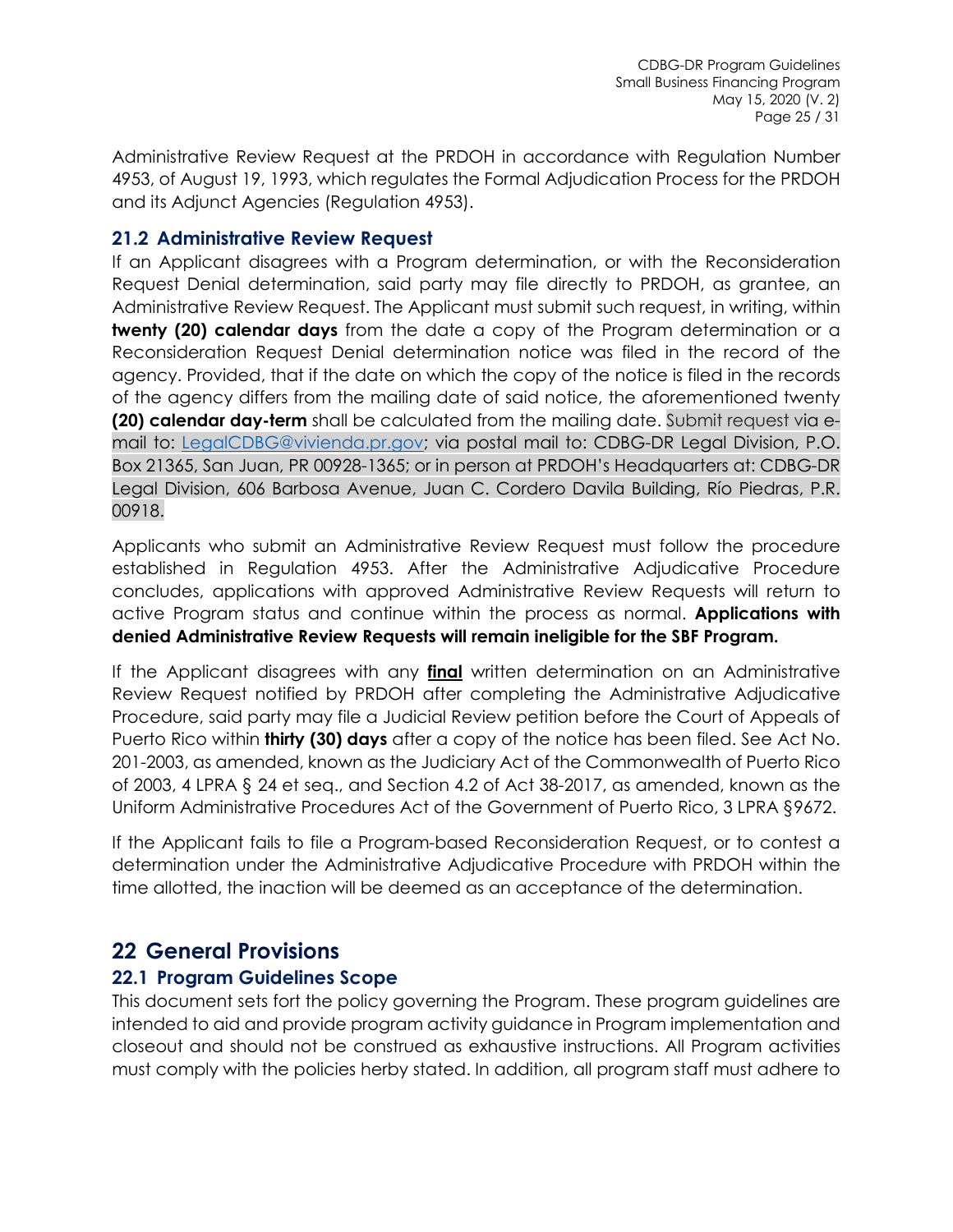established program procedures and all federal and state laws and regulations in effect, as applicable, in the execution of program activities.

However, the PRDOH reserves the faculty to authorize, in its sole discretion, the granting of Program benefits to any Applicant, only when exceptional circumstances, not contemplated in these guidelines, justify it. Such faculty will be exercised on a case-bycase basis in compliance with local, state and federal requirements. PRDOH is in no way obligated to grant the Program benefits in said cases.

#### <span id="page-25-0"></span>**22.2 Program Guidelines Amendments**

PRDOH reserves the right to modify the policies established in these guidelines if the program guidelines, as written, do not reflect the intended policy or cause procedures to be impracticable, among any other circumstances. If an amended version of these guidelines is approved, the amended version fully supersedes all other previous versions and should be used as the basis for the evaluation of all situations encountered in the implementation and/or continuance of the Program from the date of its issuance, that is, the date that appears on the cover of these guidelines. Each version of the program guidelines will contain a detailed version control log that outlines any substantive amendment, inclusions and/or changes.

#### <span id="page-25-1"></span>**22.3 Disaster Impacted Areas**

As described in the initial Action Plan, and its amendments, the Government of Puerto Rico will use CDBG-DR funds solely for necessary expenses related to disaster relief, longterm recovery, restoration of housing, infrastructure, and economic revitalization in the impacted and distressed areas in Puerto Rico as identified in disaster declaration numbers DR-4336 and 4339. Through the Federal Register Vol. 83, No. 157 (August 14, 2018), 83 FR 40314, HUD identified that, for Puerto Rico, all components of the Island are considered "most impacted and distressed" areas. Therefore, these guidelines apply to all 78 municipalities of Puerto Rico.

#### <span id="page-25-2"></span>**22.4 Extension of Deadlines**

The Program could extend deadlines on a case-by-case basis. The Program may decline to extend a deadline if such extension will jeopardize the Program's completion schedule or the schedule of an individual construction project. The aforementioned strictly applies to program deadlines or established program terms. Under no circumstance(s) does the faculty to extend deadlines apply to the established terms of time in any applicable federal or state law or regulation, or to the terms of times established in these guidelines to request a Program-based Reconsideration, administrative review and/or judicial review.

#### <span id="page-25-3"></span>**22.5 Established Periods of Time**

Unless otherwise specified, all established periods of time addressed in this and all CDBG-DR Program Guidelines will be considered calendar days. On this matter, PRDOH, as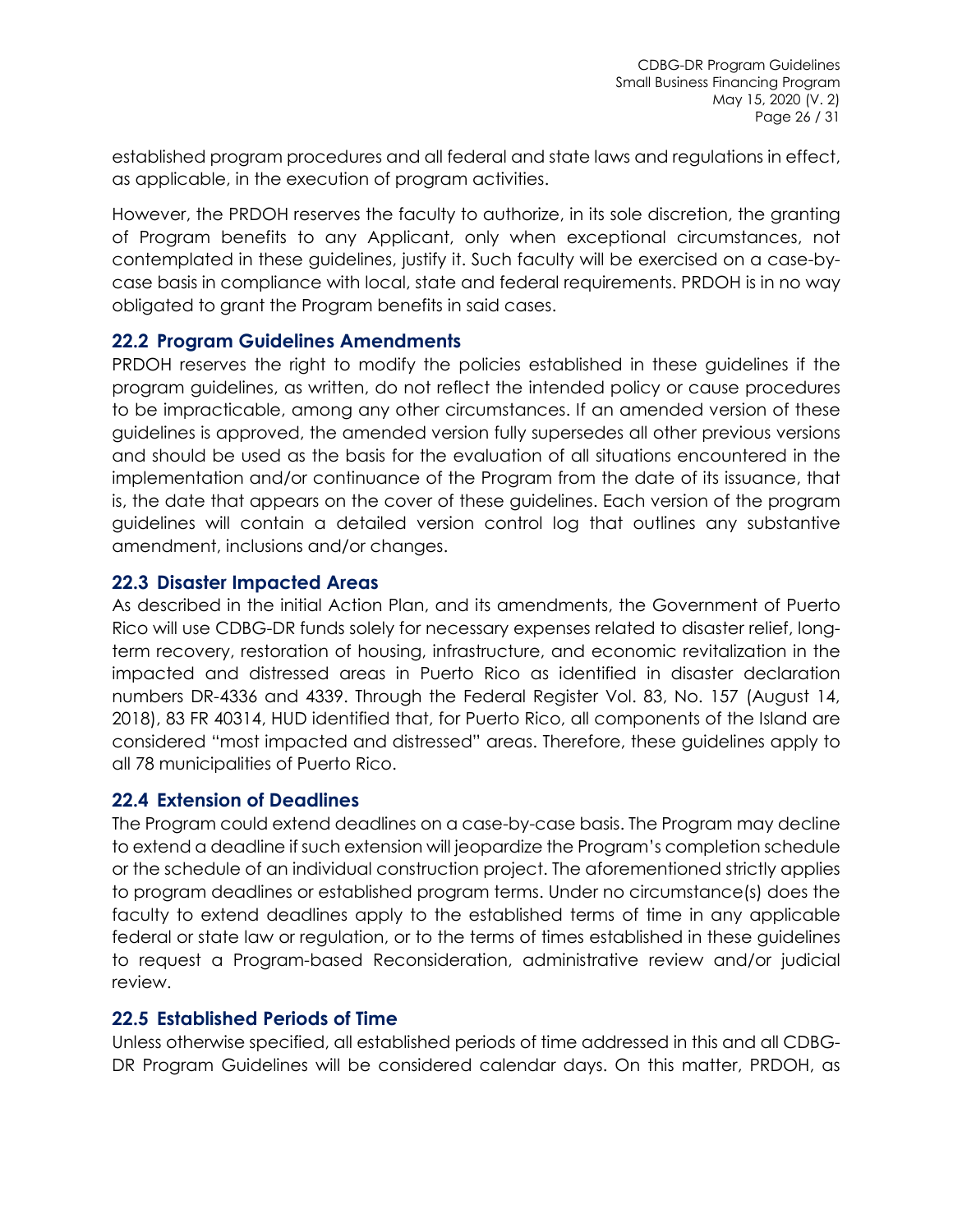grantee, will follow Rule 68.1 of the Rules of Civil Procedure of Puerto Rico, 32 LPRA Ap. V, R. 68.1.

#### <span id="page-26-0"></span>**22.6 Written Notifications**

All determinations made by the Program will be notified in writing. If a Business Applicant believes that any determination was made without being written, the applicant may request that such decision be made in writing and duly substantiated.

#### <span id="page-26-1"></span>**22.7 Conflict of Interest**

As stated in the Federal Register Vol. 83, No. 28 (February 9, 2018), 83 FR 5844, Federal regulations require that State grantees, in the direct Grant administration and means of carrying out eligible activities, be responsible with program administrative requirements, including those established in 24 C.F.R. §570.489(h) related to conflicts of interest.

Several federal and state conflict of interest laws can govern CDBG-DR assisted activities. Therefore, PRDOH has enacted the Conflict of Interest Policy and Standards of Conduct in conformity with the following applicable federal and state regulations:

- HUD conflict of interest regulations, 24 C.F.R. §570.611 and 24 C.F.R. §85.36;
- The Uniform Administrative Requirements, Cost Principles, and Audit Requirements for Federal Awards, 2 C.F.R. §200 at §200.112 and §200.318 (c)(1);
- Puerto Rico Department of Housing Organic Act, Act 97 of June 10, 1972, as amended;
- The Anti-Corruption Code for the New Puerto Rico, Act 2-2018, as amended; and
- The Puerto Rico Government Ethics Office Organic Act, Act 1-2012, as amended.

The Conflict of Interest Policy and Standards of Conduct outlines PRDOH's responsibility, in its role as grantee, to identify, evaluate, disclose and manage apparent, potential or actual conflicts of interest related to CDBG-DR funded projects, activities and/or operations. Said Policy is intended to serve as guidance for the identification of apparent, potential or actual conflicts of interest in all CDBG-DR assisted activities and/or operations. In accordance with 24 CFR § 570.489, the Conflict of Interest Policy and Standards of Conduct also includes standards of conduct governing employees engaged in the award or administration of contracts.

As defined in the Conflict of Interest Policy and Standards of Conduct, a conflict of interest is a situation in which any person who is a public servant, employee, agent, consultant, officer, or elected official or appointed official of the PRDOH, or of any designated public agencies, or of subrecipients that are receiving funds under the CDBG-DR Program may obtain a financial or personal interest or benefit that is or could be reasonably incompatible with the public interest, either for themselves, or with those whom they have business, or an organization which employs or is about to employ any of the parties indicated herein, or a member of their family unit during their tenure or for two (2) years after.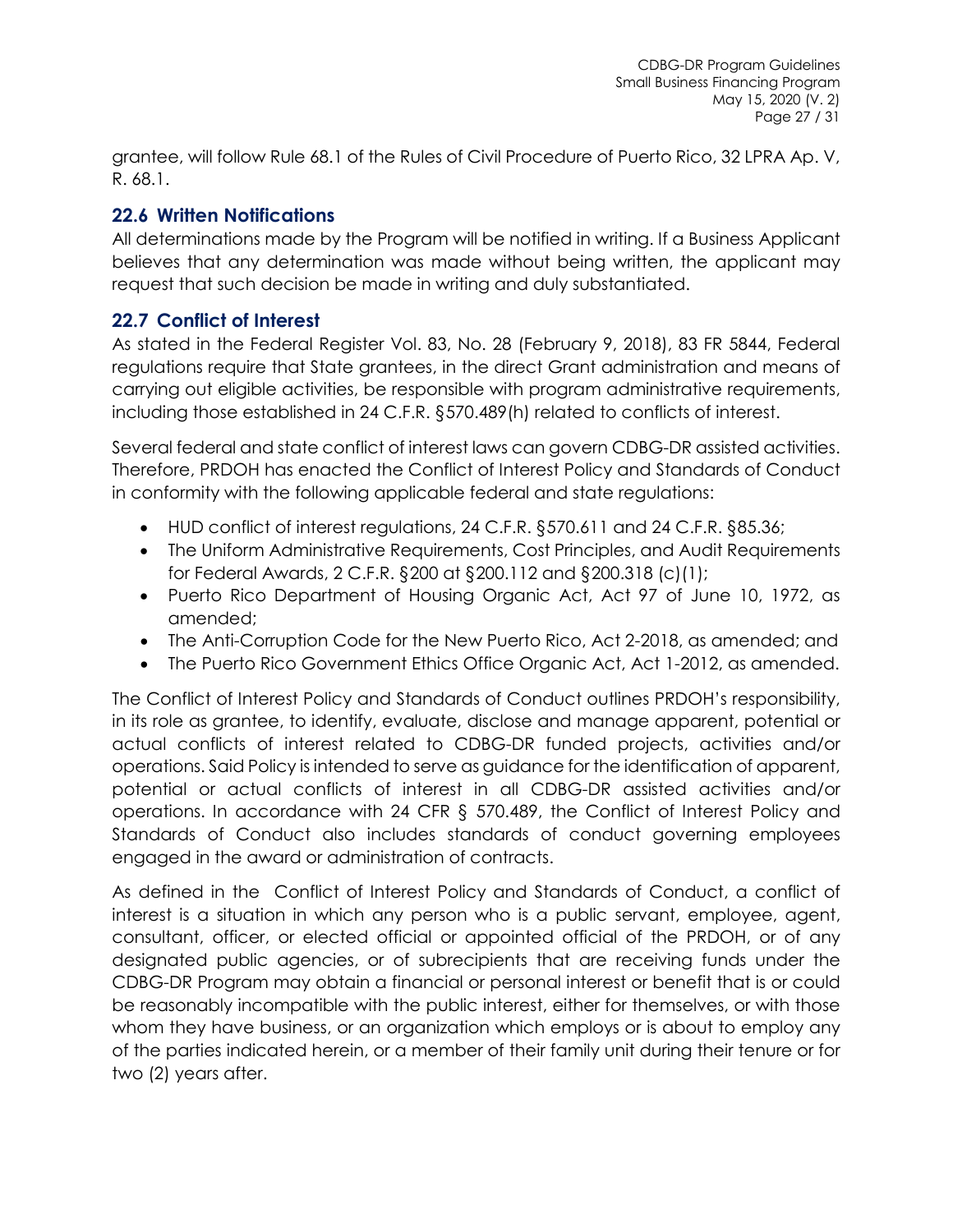Such conflicts of interests will not be tolerated by PRDOH. PRDOH, Program officials, their employees, agents and/or designees are subject to state ethic laws and regulations, including, but not limited to Act 1-2012, as amended, in regard to their conduct in the administration, granting of awards and program activities.

According to the aforementioned Act, no public servant shall intervene, either directly or indirectly, in any matter in which they a conflict of interests that may result in his/her benefit. No public servant shall intervene, directly or indirectly, in any matter in which any member of his/her family unit, relative, partner or housemate has a conflict of interest that may result in benefit for any of the abovementioned. In the case that any of the abovementioned relationships has ended during the two (2) years preceding the appointment of the public servant, they shall not intervene, either directly or indirectly, in any matter related to them until two (2) years have elapsed after his/her appointment. This prohibition shall remain in effect insofar the beneficial ties with the public servant exist. Once the beneficial ties end, the public servant shall not intervene, either directly or indirectly, in such matter until two (2) years have elapsed.

The above conflict of interest statement does not necessarily preclude PRDOH Program officials, their employees, agents and/or designees from receiving assistance from the Program. On a case-by-case basis, PRDOH Program officials, their employees, agents and/or designees may still be eligible to apply and to receive assistance from the Program if the applicant meets all Program eligibility criteria as stated in this guideline. PRDOH Program officials, their employees, agents and/or designees should disclose their relationship with PRDOH at the time of their application.

The Conflict of Interest Policy is posted as a standalone document at [www.cdbg](http://www.cdbg-dr.pr.gov/)[dr.pr.gov.](http://www.cdbg-dr.pr.gov/)

#### <span id="page-27-0"></span>**22.8 Citizen Participation**

Throughout the duration of the grant, all citizen comments on PRDOH's published Action Plan, any substantial amendments to the Action Plan, performance reports and/or other issues related to the general administration of CDBG-DR funds, including all programs funded by this grant, are welcomed.

The Citizen Participation Plan is posted as a standalone document at [www.cdbg](http://www.cdbg-dr.pr.gov/)[dr.pr.gov.](http://www.cdbg-dr.pr.gov/)

#### <span id="page-27-1"></span>**22.9 Citizen Complaints**

Citizens who wish to voice a complaint related to PRDOH's published Action Plan, any substantial amendments to the Action Plan, performance reports, or other issues related to CDBG-DR funded activities may do so through any of the following methods:

- **Email:** [infoCDBG@vivienda.pr.gov](mailto:infoCDBG@vivienda.pr.gov)
- **Online:** [www.cdbg-dr.pr.gov,](http://www.cdbg-dr.pr.gov/) via the Contact Form available in the "Citizen Participation" – Contact Section of the website
- **Postal mail:**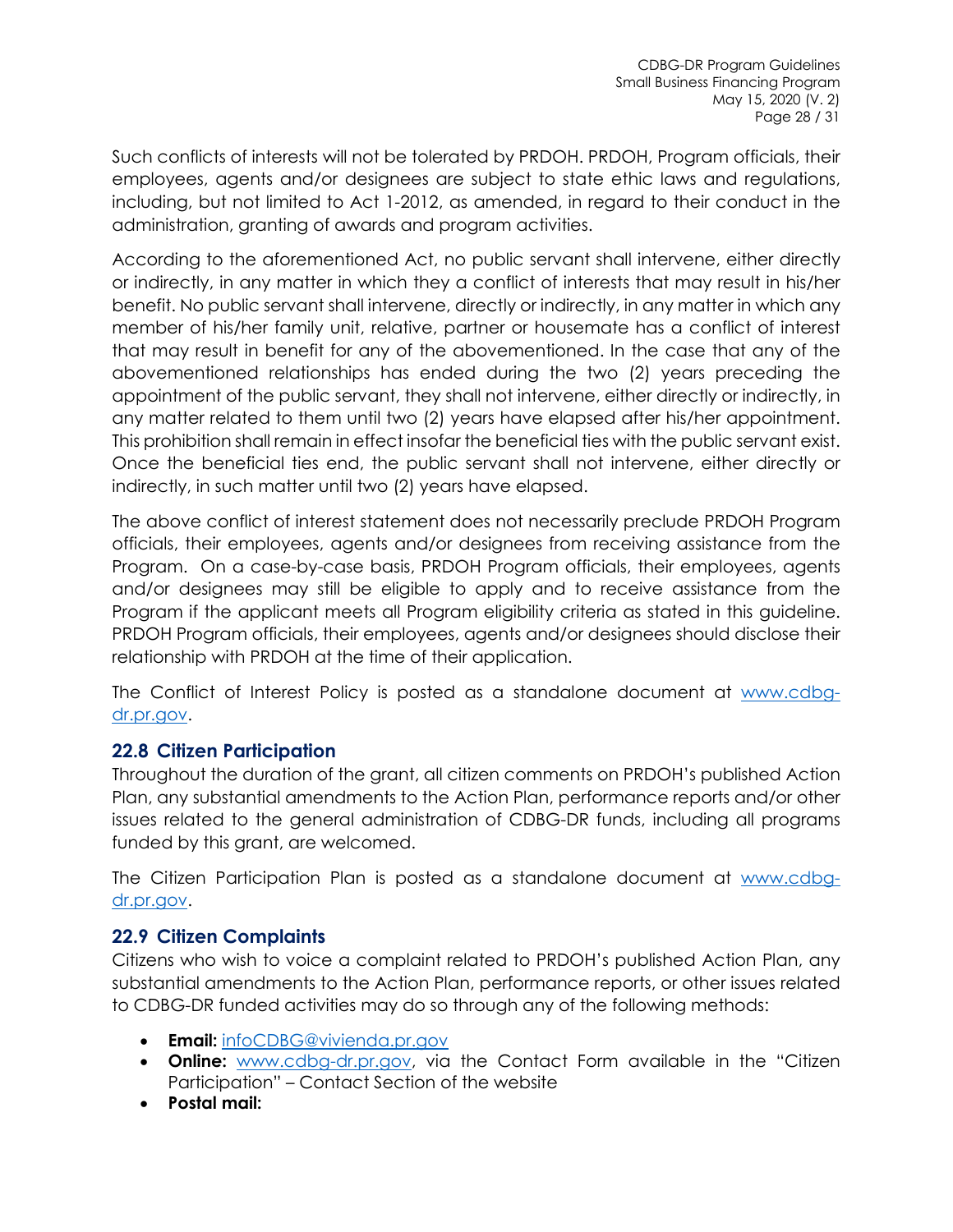Puerto Rico CDBG-DR Program P.O. Box 21365 San Juan, PR 00928-1365

#### <span id="page-28-0"></span>**22.10 Fraud, Waste, Abuse or Mismanagement**

PRDOH, as grantee, is committed to the responsible management of CDBG-DR funds by being a good advocate of the resources while maintaining a comprehensive policy for preventing, detecting, reporting and rectifying fraud, waste, abuse, or mismanagement.

Pursuant to 83 FR 40314, PRDOH implements adequate measures to detect and prevent fraud, waste, abuse, or mismanagement in all programs administered with CDBG-DR funds as well as encourages any individual who is aware or suspects any kind of conduct or activity that may be considered an act of fraud, waste, abuse, or mismanagement, regarding the CDBG-DR Program, to report such acts to the CDBG-DR Internal Audit Office, directly to the Office of Inspector General (OIG) at HUD, or any local or federal law enforcement agency.

The Anti-Fraud, Waste, Abuse, or Mismanagement Policy (AFWAM Policy) is established to prevent, detect and report any acts, or suspected acts, of fraud, waste, abuse, or mismanagement of CDBG-DR funds. This Policy applies to any allegations or irregularities, either known or suspected, that could be considered acts of fraud, waste, abuse, or mismanagement, involving any citizen, previous, current or potential applicant, beneficiary, consultant, contractor, employee, partner, provider, subrecipient, supplier, and/or vendor under the CDGB-DR Program.

| REPORT TO PRDOH CDBG-DR |                                                                                                                                                                                                               |  |  |  |  |
|-------------------------|---------------------------------------------------------------------------------------------------------------------------------------------------------------------------------------------------------------|--|--|--|--|
| <b>CDBG-DR Hotline</b>  | 787-274-2135 (English/Spanish/TTY)                                                                                                                                                                            |  |  |  |  |
| Postal Mail             | Puerto Rico Department of Housing<br><b>CDBG-DR Internal Audit Office</b><br>P.O. BOX 21355<br>San Juan, PR 00928-1355                                                                                        |  |  |  |  |
| Email                   | hotlineCDBG@vivienda.pr.gov                                                                                                                                                                                   |  |  |  |  |
| Internet                | www.cdbg-dr.pr.gov                                                                                                                                                                                            |  |  |  |  |
| In person               | Request a meeting with the Deputy Audit Director of the<br>CDBG-DR Internal Audit Office located at PRDOH's<br>Headquarters at 606 Barbosa Avenue, Building Juan C.<br>Cordero Davila, Río Piedras, PR 00918. |  |  |  |  |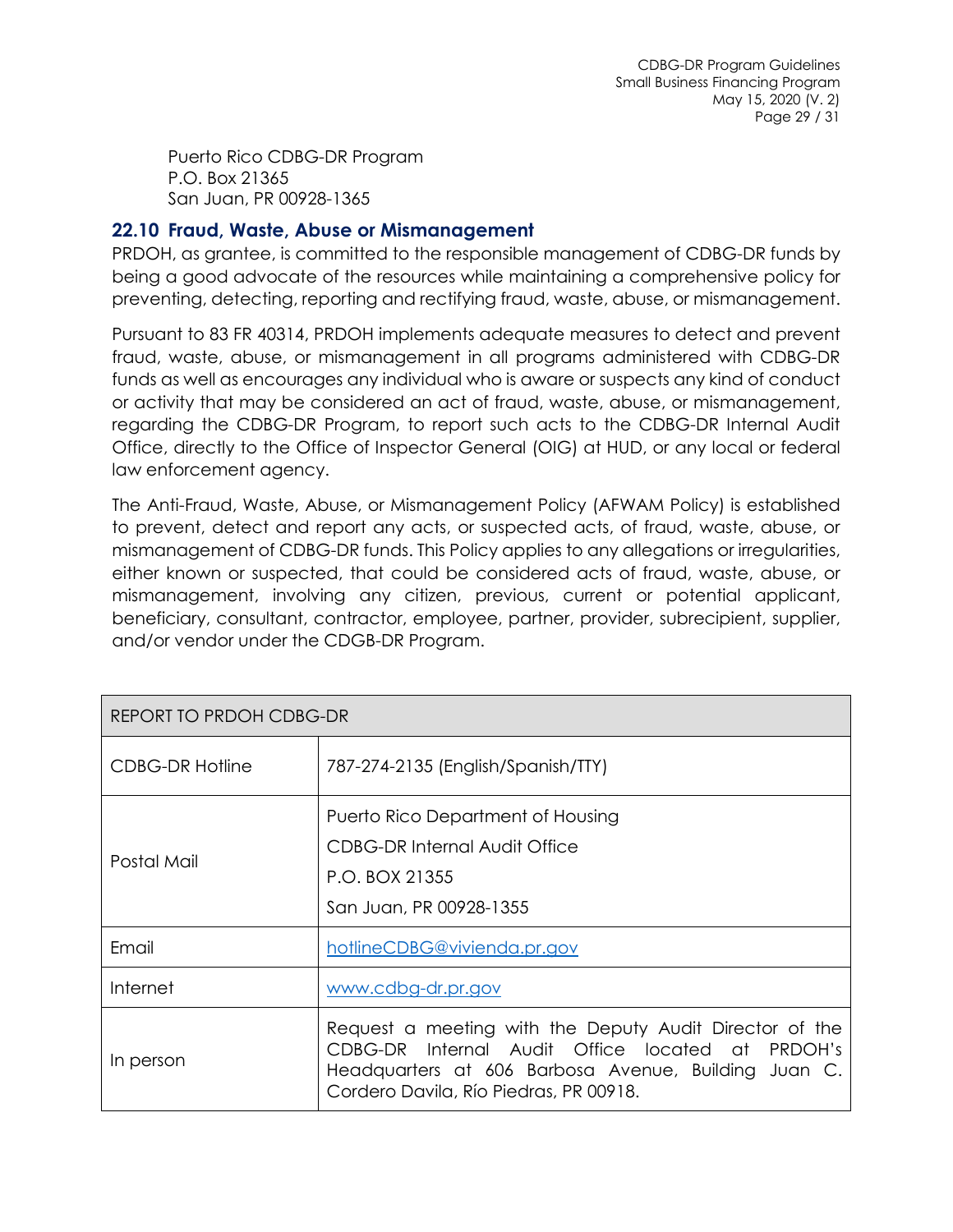| REPORT TO HUD OIG      |                                                                                              |  |  |  |  |
|------------------------|----------------------------------------------------------------------------------------------|--|--|--|--|
| <b>HUD OIG Hotline</b> | 1-800-347-3735 (Toll-Free)<br>787-766-5868 (Spanish)                                         |  |  |  |  |
| Postal Mail            | HUD Office of Inspector General (OIG) Hotline<br>451 7th Street SW<br>Washington, D.C. 20410 |  |  |  |  |
| Email                  | HOTLINE@hudoig.gov                                                                           |  |  |  |  |
| Internet               | https://www.hudoig.gov/hotline                                                               |  |  |  |  |

The AFWAM Policy is posted as a standalone document at [www.cdbg-dr.pr.gov.](http://www.cdbg-dr.pr.gov/)

#### <span id="page-29-0"></span>**22.11 Related Laws and Regulations**

These guidelines make reference as to how the provisions of certain laws apply to the Program. However, other related laws may exist which are not included in these Guidelines. This does not negate or preclude the Program from applying the provisions of those laws, nor an applicant from receiving services, when applicable. Moreover, PRDOH can enact, or may have enacted, regulations that address how the laws mentioned in these guidelines are managed. If there are any discrepancies between these guidelines and the laws and/or regulations mentioned in them, then the latter will prevail over the guidelines. If at any time the laws and/or the applicable regulations mentioned in these guidelines are amended, the new provisions will apply to the Program without the need to amend these guidelines.

#### <span id="page-29-1"></span>**22.12 Cross-Cutting Guidelines**

Some federal and local requirements apply to all programs funded by CDBG-DR. These Cross-Cutting Guidelines cover topics such as: financial management; environmental review; labor standards; acquisition; relocation; fair housing; among others. The requirements described in the above referenced Cross-Cutting Guidelines, apply to all programs described in PRDOH's CDBG-DR Initial Action Plan and its amendments.

For more information, please refer to the Cross-Cutting Guidelines found at [www.cdbgdr.pr.gov.](http://www.cdbgdr.pr.gov/)

#### <span id="page-29-2"></span>**22.13 Program Oversight**

Nothing contained within these guidelines is intended to limit the role of PRDOH, HUD, and/or corresponding authorities from exercising oversight and monitoring activities of the Program.